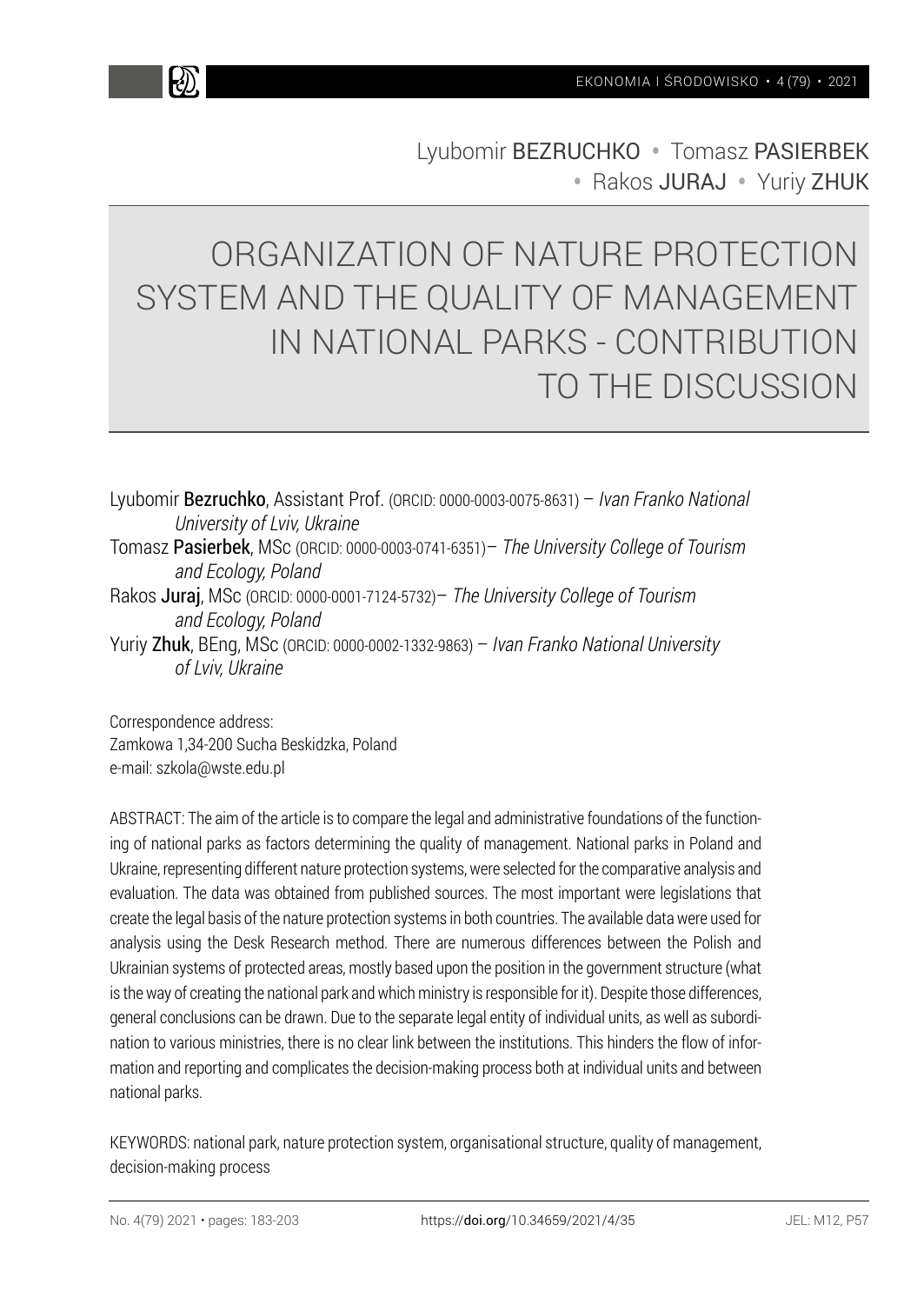## Introduction

Nature is a value in itself. Even though this maxim appears to be self-evident, the modern man appears to forget it all too often. The accelerating pace of life, still clearly visible consumption attitudes, conviction of eternal right ascribed to man to use goods – all this results in the growing expectation of satisfying human needs at the expense of environmental values. Fortunately, the tendency to make unhindered use of natural resources without paying attention to the imbalance of the environment is contrasted by the tendency to acknowledge the value of nature as a common good that should be respected, protected and cared for. It is by no means a new concept – this type of conviction has been with mankind basically since the beginning of time. For centuries, the protection of natural resources has been based on purely pragmatic reasons – from the human point of view, of course. We are talking here about reasons of religious origin (natural phenomena were treated as supernatural elements, sacred symbols of gods or places of worship), social (the most valuable and rich in game forest complexes or the most dignified animals were treated as the exclusive domain of kings or magnates) or military (such as protection of yew, which was the basic raw material for the production of bows). It took another century to recognise that nature deserves to be protected for its own sake and not because of its usefulness to man. The efforts of many generations of naturalists were crowned with success in 1872, when the world's first national park was established – Yellowstone National Park in the United States. Not much water flowed in the Vistula or the Dnieper, and the idea of creating protected areas was firmly established also in Central Europe.

In 1885, the idea of protecting the Tatra Mountains as the property of the whole nation emerged. Unfortunately, there was still a long way to go from the idea to its realisation. The first national parks were established in Poland in 1932 – these were the Pieniny National Park and Bialowieza National Park. The Tatra Mountains, which had been called for protection since the 1880s, had to wait for their national park until after the Second World War, more precisely until 1954. The oldest national park in Ukraine is the Carpathian National Park, which was established in 1980, but this does not mean that the protection of nature on the Dnieper River is only in the last 40 years. Much earlier, in 1898, Baron F. Falz-Fein announced the creation of the private park Askania-Nova, which was proclaimed a national park in 1919. This site is the first nature reserve in Ukraine.

The issue of national parks is a broad topic and may be the subject of extremely interesting research. This is due to the specific dualism of the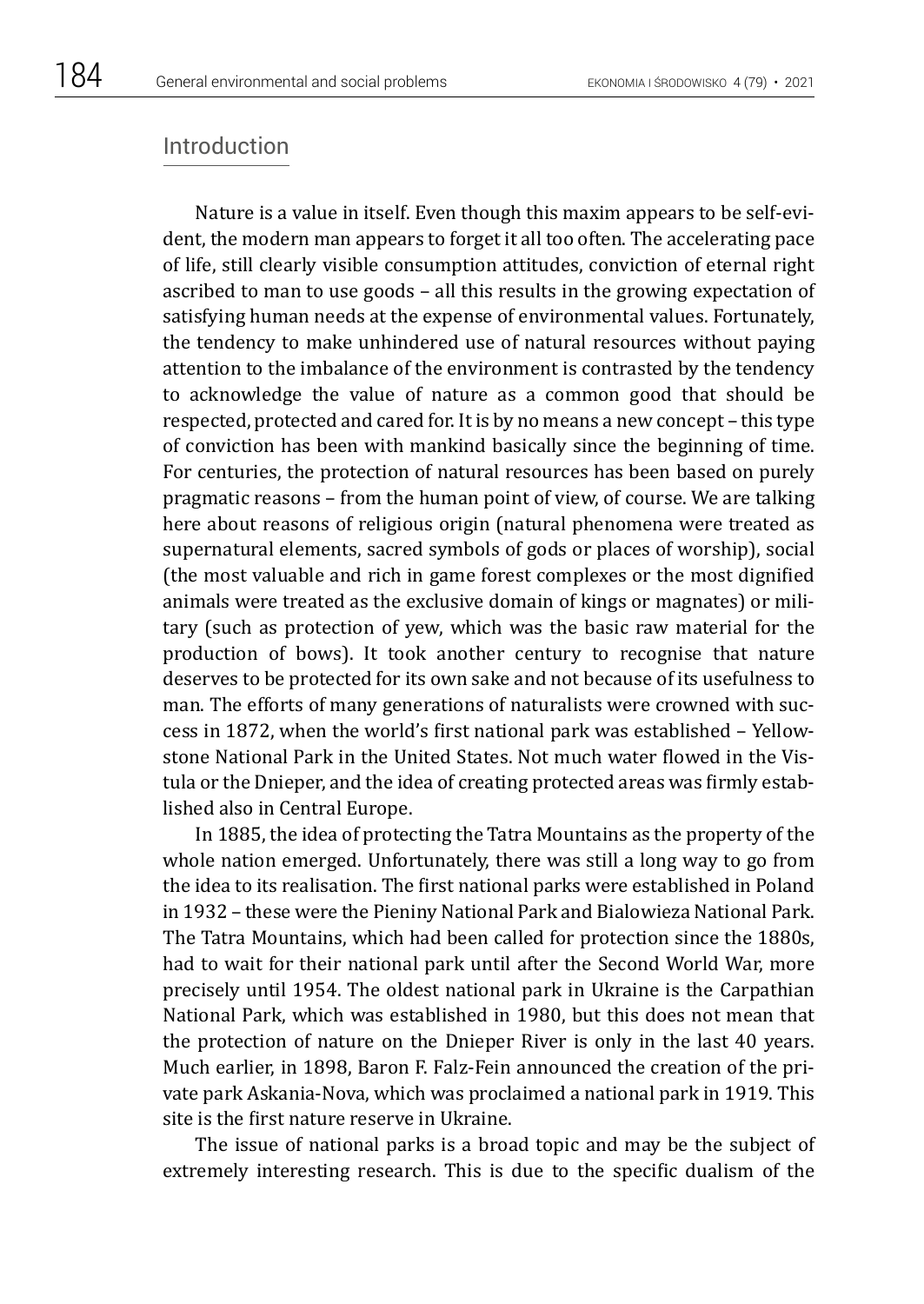national park: on the one hand, it is a form of nature protection (in this matter, natural aspects prevail); on the other hand, it is an institution and an employer that is bound by certain management standards. The specific place of national parks in the legal and administrative system (especially in terms of supervision over them, sources of financing and structural connections between individual parks) generates clear effects on the effectiveness of the management. It is not so visible if one looks only from one country's perspective, and thus one system of nature protection. It is much easier to see the advantages and disadvantages of a given system when compared with the systems in force in other countries. Analyses should begin with an assessment of the current state; in other words, it is necessary to answer the question of what the current situation of national parks looks like on both sides of the Polish-Ukrainian border. This comparison seems to be of great importance not only in theoretical but also in practical terms. It should be noted that in both countries, the structure of territorial forms of nature protection, especially administrative location and functioning of national parks, is different. It seems to be legitimated to assume that the Polish system, where responsibility lies on a single ministry, is clearer, despite its obvious drawbacks. The most important disadvantage, which needs to be corrected, is the lack of formal relationships between national parks within both systems. It is also important that, in contrast to Poland, in Ukraine, the dynamics of creating national parks are still noticeable. The question is if this situation results from differences in the system of protected areas, different management or just political decisions.

The analysis of the present situation of national parks in Ukraine and Poland should begin with a synthetic summary of the most important data concerning protected areas in both countries. Currently, there are 23 national parks on the territory of Poland, covering a total area of approx. 3,168 sq. km, which means that Poland's highest form of nature protection covers approx. 1% of the country's area. The smallest of the Polish national parks is the Ojców National Park, located in the Małopolskie Province, with 21.46 km2, while the largest is the Biebrza National Park, protecting  $592.23 \text{ km}^2$  in the Podlaskie Province.

Ukraine, in turn, currently has 53 areas designated as National Nature Parks. Their total area is just over  $13276 \text{ km}^2$ , which is about 2.2% of the country's area. The largest national park is Podil Tovtry National Nature Park, with an area of 2316.16  $km^2$  located in Khmelnytskyi Oblast, while the smallest is Derman-Ostroh National Nature Park, with an area of 16.48 km<sup>2</sup>, located in Rivne Oblast.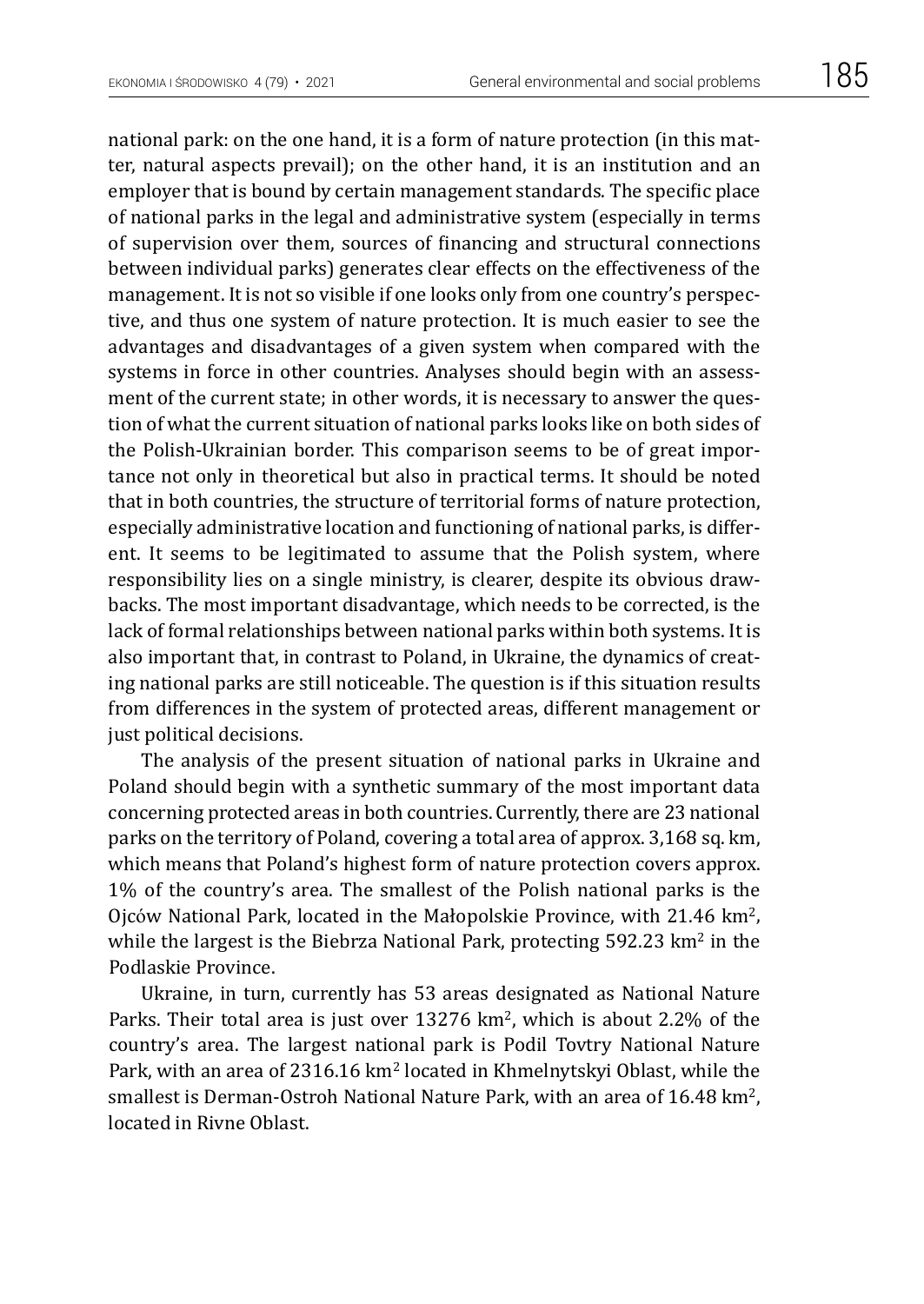The process of creating new national parks in Ukraine is underway. In 2019, 4 new national parks were created in Ukraine, and in 2020, 1 national park, while in Poland, the last national park was created in 2001.

## Materials and methods

In order to obtain a broad perspective enabling the comparison of the functioning systems of national parks in Poland and Ukraine, research was carried out using the Desk Research analysis method. The data was obtained from available published sources, with the fundamental contribution made by analysing legal acts relating to nature protection, which function in the legal system in Poland and Ukraine. The international composition of the research team guaranteed access to currently updated sources of existing data, which were then verified and processed to obtain a unified form of data from both countries, which allowed for their comparison. This allowed for a complete diagnosis of the current state of national parks, with the indication of differences in both compared systems. The image obtained in this way was analysed to evaluate both systems' potential. The main focus was on the basic problems that emerged during the analysis, thus assessing the effectiveness of both countries' formal and legal solutions.

Although it would seem that comparing the ways in which national parks function on both sides of the border should not pose any significant problems, the truth is somewhat more complicated. An attempt to analyse the nature protection systems in both countries leads to an unavoidable conclusion that the discrepancy concerns the very definition of a national park and its location in the system of area forms of nature protection. While in Poland, the national park is the highest form of nature protection, in Ukraine, there are two more categories of protected areas above the national nature parks (called National Nature Parks), namely the preserves and the preserves of the biosphere. These forms do not function in Polish legislation (equivalents of biosphere predictors in Poland are biosphere reserves, which, however, are not in any way embedded in the Act on Nature Protection). The difference between the different categories of Ukrainian protected areas is important for further considerations.

Nature Preserves protect areas with the highest natural values, which are important from the point of view of nature protection on the national scale. They are created not only to preserve in their natural state unique ecosystems in Ukraine but also to protect typical habitats characteristic of a particular type of landscape. These areas are under strict nature protection and are completely excluded from any commercial use. The main purpose of the existence of the preserves is to protect all the natural resources in their area,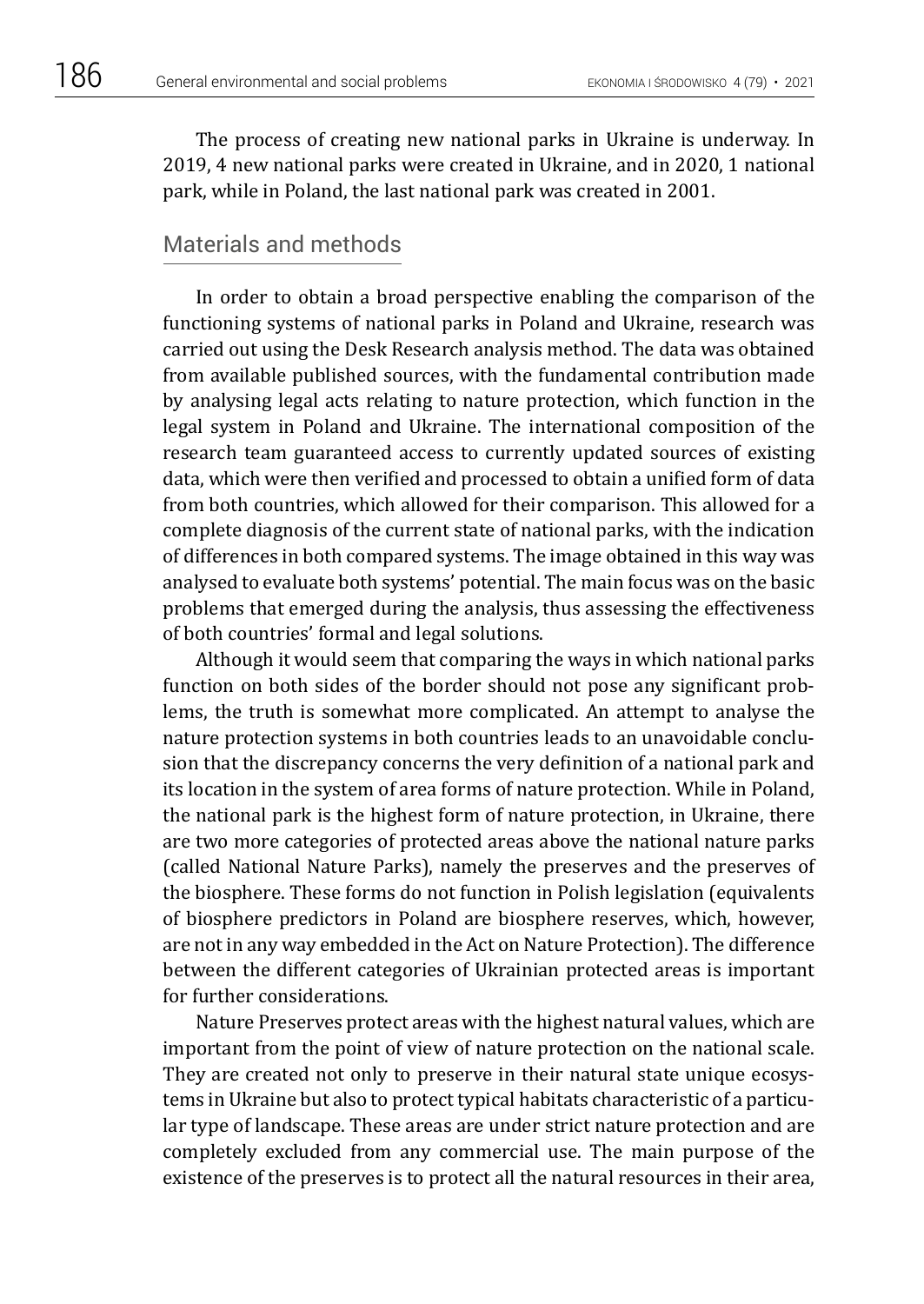as well as to conduct scientific research and monitoring. The data collected in the preserves (which are a kind of "reference areas" for the rest of the protected areas) is the basis for forming recommendations for nature protection on a national scale. If the land is transferred to the Ministry of Environmental Protection or the National Academy of Sciences of Ukraine, such areas are referred to as nature preserves.

Another category is natural national parks, which constitute the third category in the territorial forms of nature protection system in Ukraine. They also include naturally valuable areas, and, similarly to the preserves, they are excluded from commercial use. However, their goals include – apart from nature protection and conducting scientific research – protection of cultural and historical resources, making the protected areas accessible for tourism and recreation and conducting activities in the field of ecological education. Protected areas in the form of national nature parks may include areas that are not only owned by the state but also by other owners.

The above comparison clearly indicates that in terms of the goals of their existence, tasks, and ownership structure, the natural national parks of Ukraine are the equivalents of Polish national parks, and this analysis will focus on those areas. However, one should not forget that despite the fact that there are no nature preserves in Poland, many areas under strict protection in Polish national parks show equally high natural value.

#### **Results**

The basic legal Act regulating the issues of nature protection in Poland is the Act of April 16, 2004, on Nature Protection (Journal of Laws of 2020, item 1378). It defines what nature protection really is, understanding it as the preservation, sustainable use and renewal of resources, formations and components of nature (Article 2 of the Act of April 16, 2004, on Nature Conservation). The presented Act sets broad objectives for nature protection, which include maintaining ecological processes and the stability of ecosystems, maintaining biological diversity, preserving geological and paleontological heritage, ensuring continuous existence of plant, animal and fungi species, together with their habitats, by maintaining or restoring them to the proper state of protection, protecting landscape values, greenery in towns and villages and afforestation, maintaining or restoring natural habitats to the proper state of protection, as well as other resources, formations and components of nature, and also shaping proper human attitudes towards nature through education, information and promotion in the field of nature protection (Ibid.).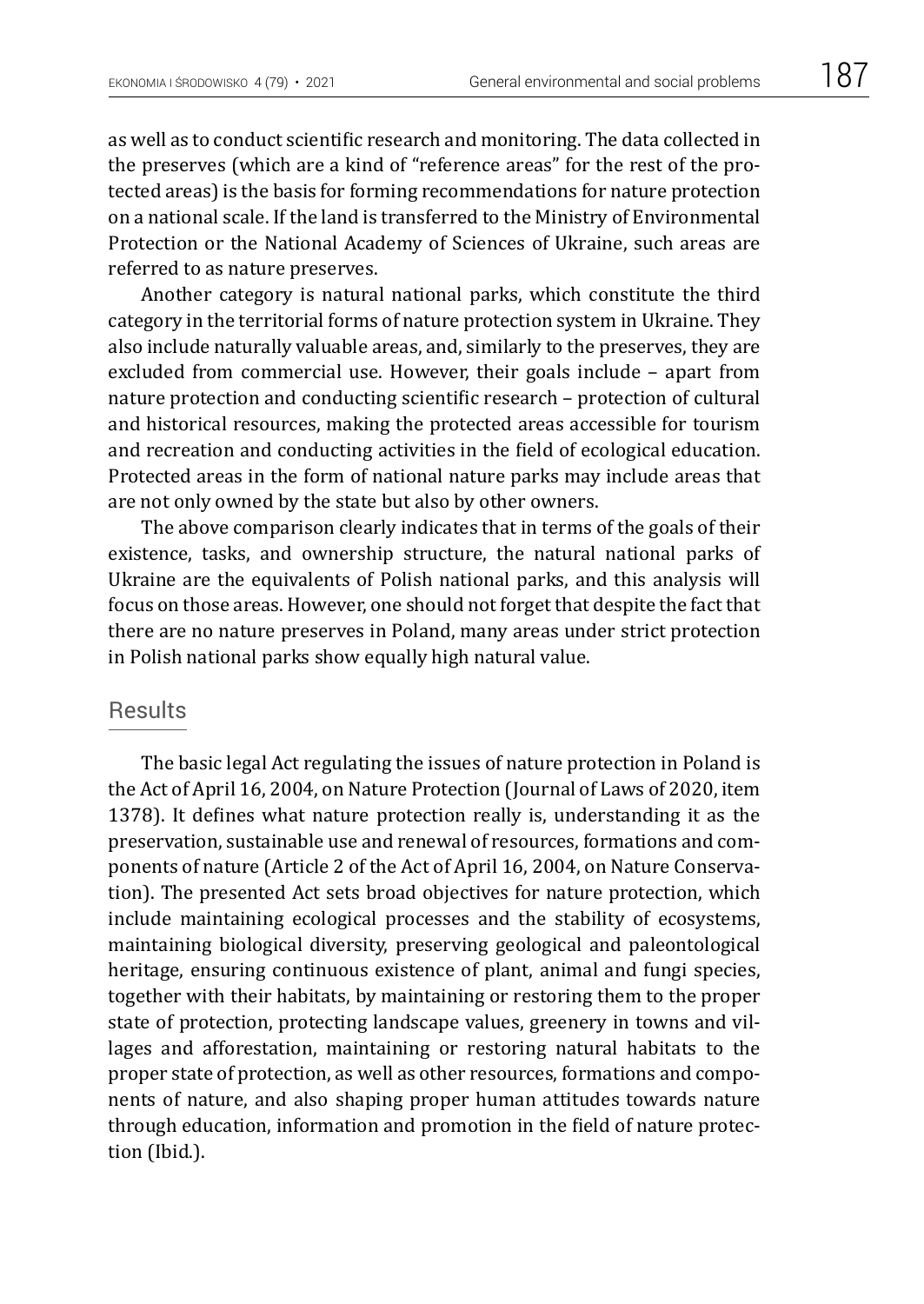| No. | Criteria for comparison                                                          | Polish national parks                                                                                                                                                                        | Ukrainian national parks                                                                                                                                                                                               |
|-----|----------------------------------------------------------------------------------|----------------------------------------------------------------------------------------------------------------------------------------------------------------------------------------------|------------------------------------------------------------------------------------------------------------------------------------------------------------------------------------------------------------------------|
| 1.  | Number of units                                                                  | 23                                                                                                                                                                                           | 53                                                                                                                                                                                                                     |
| 2.  | Total area                                                                       | 3168 km <sup>2</sup><br>(1% of the area of the country)                                                                                                                                      | 13 276 km <sup>2</sup><br>(2,2% of the area of the country))                                                                                                                                                           |
| 3.  | The area of the smallest park                                                    | 21,46 km <sup>2</sup>                                                                                                                                                                        | 2316,16 km <sup>2</sup>                                                                                                                                                                                                |
| 4.  | The area of the largest park                                                     | 592,23 km <sup>2</sup>                                                                                                                                                                       | 16,48 km <sup>2</sup>                                                                                                                                                                                                  |
| 5.  | The year in which the oldest<br>park was established                             | 1932                                                                                                                                                                                         | 1980                                                                                                                                                                                                                   |
| 6.  | The year in which the youngest<br>park was established                           | 2001                                                                                                                                                                                         | 2020                                                                                                                                                                                                                   |
| 7.  | Creating institution                                                             | Council of Ministers (borders and<br>statute introduced by the minister<br>responsible for the environment)                                                                                  | President of Ukraine (the regulations must be<br>approved by the Council of Ministers)                                                                                                                                 |
| 8.  | Supervising / managing<br>institution                                            | Ministry of the Climate and Environ-<br>ment                                                                                                                                                 | Ministry of Environmental Protection and<br>Natural Resources of Ukraine (for most<br>of parks)                                                                                                                        |
|     |                                                                                  |                                                                                                                                                                                              | State Agency for Forest Resources of Ukraine<br>(eight national parks)<br>State Administration (one national park)                                                                                                     |
| 9.  | Sources of funding                                                               | Subsidy from the state budget<br>(33%), the park's own revenues<br>(36%), national and international<br>special purpose funds (31%)                                                          | Subsidy from the state budget (80-100%), the<br>park's own revenues (do 20%), special purpose<br>funds (for nature protection), support from the<br>business and private sector, international<br>technical assistance |
| 10. | Dedicated service inside<br>the park staff                                       | National park service - designated<br>positions on the basis of the Nature<br>protection act and the ordinance of<br>the Minister of the Environment on<br>qualification requirements in Nps | The State Protection Service provided by the<br>Resolution of the Council of Ministers of<br>Ukraine of July 14, 2000 "About the State<br>Protection Service of the Nature Reserve Fund<br>of Ukraine"                 |
| 11. | NGOs associating national<br>parks / acting for the benefit<br>of national parks | Association of the Employers<br>of Polish National Parks                                                                                                                                     | Association of Protected Areas of Ukraine                                                                                                                                                                              |
| 12. | The influence of the state<br>forests                                            | Financial support (Forest fund)                                                                                                                                                              | Influence on the creation and functioning<br>of national parks (many national parks are<br>created in the areas of state forests)                                                                                      |
| 13. | Strategic plan                                                                   | National Park Protection Plan -<br>valid for 20 years                                                                                                                                        | Project of Organization of the Territory - park<br>development strategy (10 years), main activities<br>of the national park (5 years)                                                                                  |

## Table 1. Comparison of national parks in Poland and Ukraine

Source: author's work.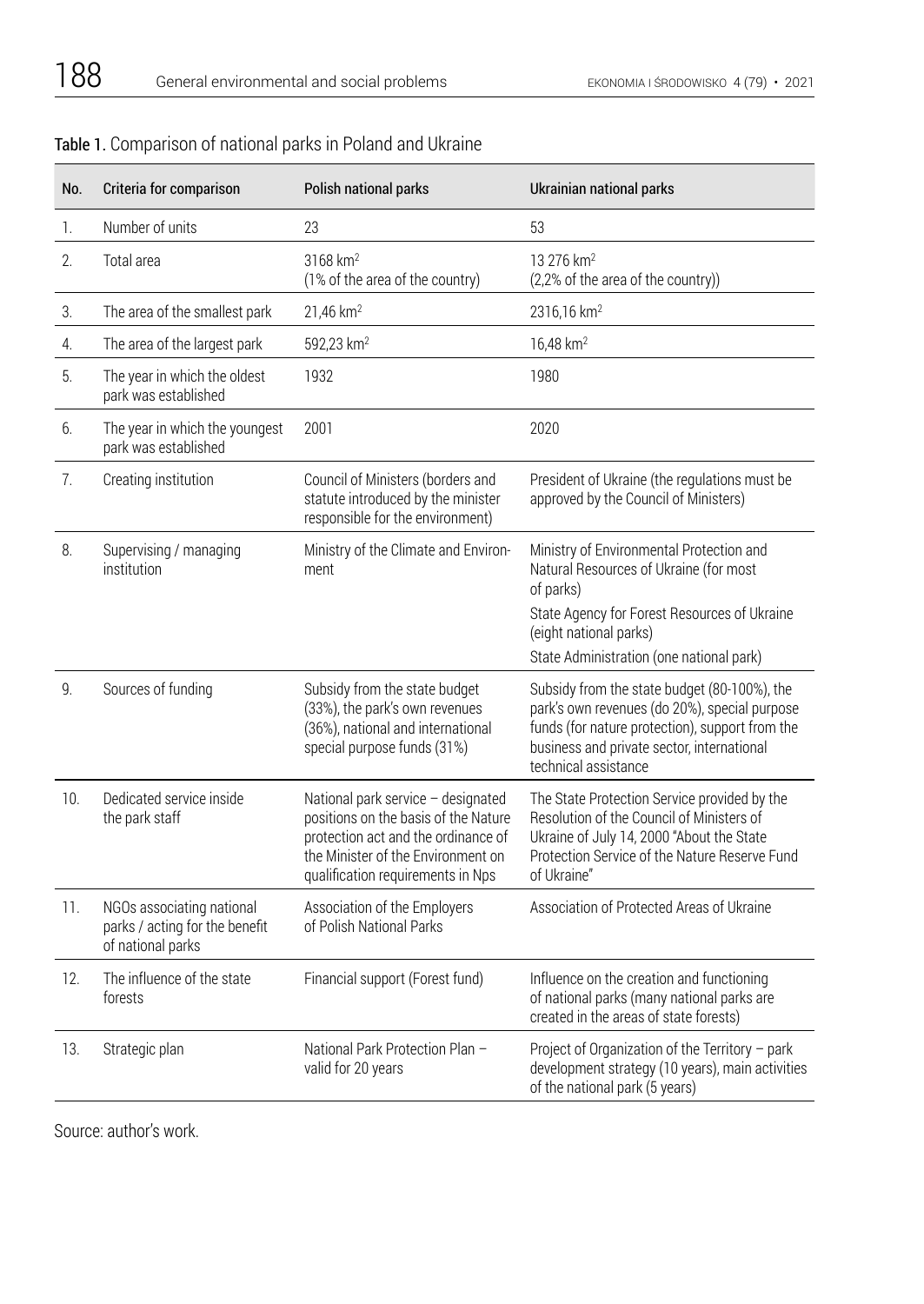The Act on Nature Protection also formulates a catalogue of forms of nature protection, which under Polish legislation are: national parks, nature reserves, landscape parks, areas of protected landscape, Natura 2000 areas, natural monuments, documentary sites, ecological grounds, natural and landscape complexes and species protection of plants, animals and fungi (Article 6 of the Act of April 16, 2004, on Nature Conservation). The position of national parks on the aforementioned statutory list is not accidental – they constitute the highest form of nature protection in the light of Polish legislation, so it is not surprising that a significant part of the whole Act on Nature Protection is devoted to them. It should also be noted that the level of complexity of the functioning of national parks in Poland makes them regulated not only by the Act on Nature Protection. Currently, entries directly related to the activities of national parks can be found in nearly 120 legal acts in the rank of an act and in almost four thousand executive acts in the rank of a regulation. Such a strong dispersion of legislation concerning national parks does not facilitate their functioning, hence the recurring idea of creating a separate legal act, which would be the Act on National Parks, gathering the majority of regulations concerning the highest form of nature protection (Pasierbek, 2020).

The existing legal conditions, issues of financing sources and the location in the spectrum of responsibilities of individual ministries and other institutions generate specific problems in the functioning of national parks in Poland and Ukraine (table 1).

# National parks in Polish law

The Act mentioned above of April 16, 2004, on nature protection recognises as a national park an area distinguished by a special natural, scientific, social, cultural and educational values. The law also limits the size of the national park by defining its minimum area at 1000 ha. In this area, the whole nature and landscape values are subject to protection (Article 8 of the Act of April 16, 2004, on Nature Conservation). The Act on Nature Protection also indicates a catalogue of prohibitions that apply in the area of each national park, the purpose of which is to preserve the natural values protected there (Article 15 of the Act of April 16, 2004, on Nature Conservation).

The purpose of the national park's existence is not only to preserve biodiversity, resources, formations and components of inanimate nature, and landscape values, but also to restore the proper condition of nature's resources and components, as well as to reconstruct deformed natural habitats, plant habitats, animal habitats, or fungi habitats (Article 8 of the Act of April 16, 2004, on Nature Conservation). In practice, it means that areas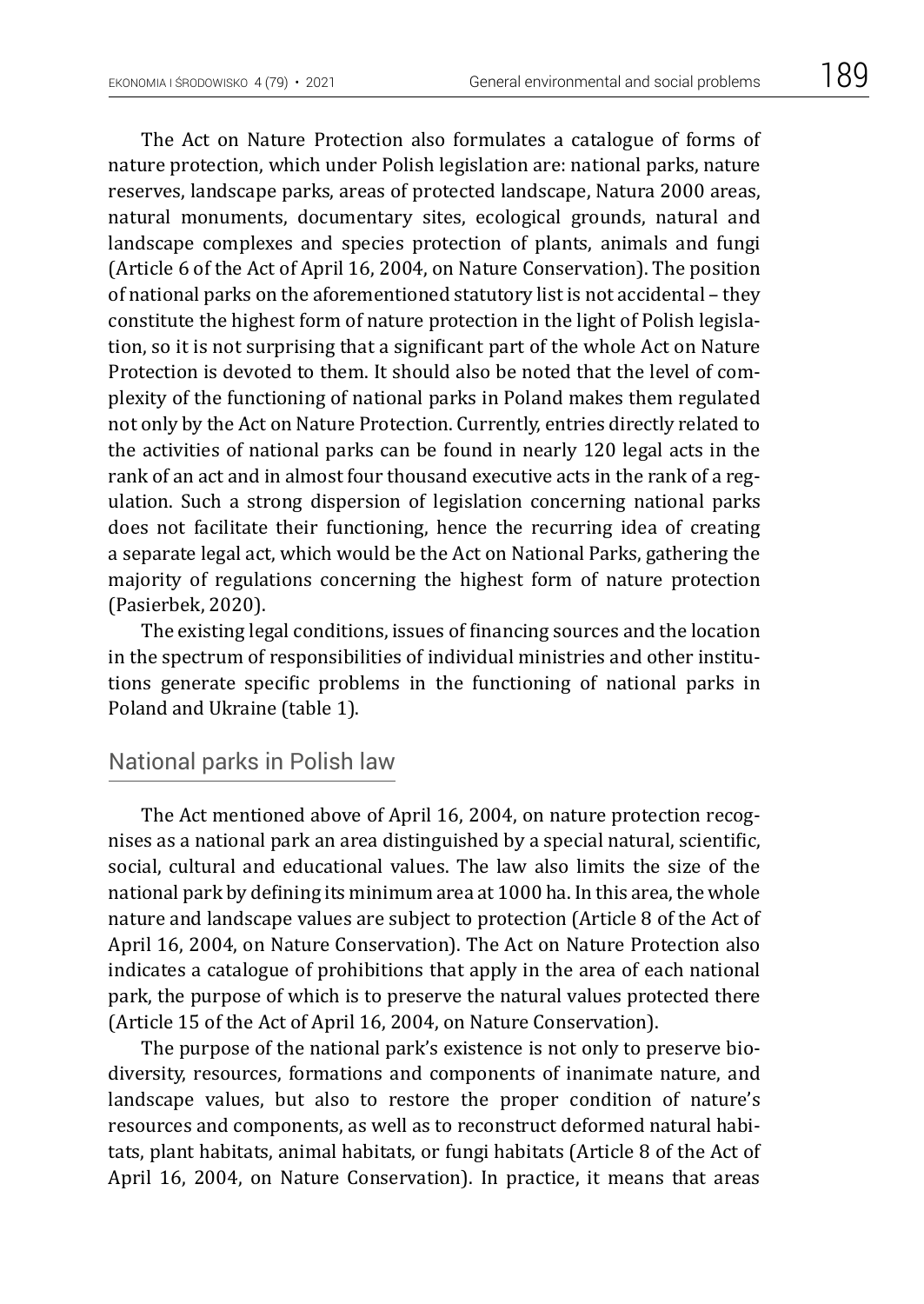where man has transformed nature, but there is a real chance to restore a high level of wildness in this area, can be included in the national park. This definition justifies also performing active protection activities in national parks, aiming to achieve statutory goals of the highest form of nature protection in Poland.

The objectives defined in this way are reflected in the legislator's tasks set before the national parks. These include:

- carrying out protection activities in the ecosystems of the national park, aiming at realising the above mentioned statutory goals of the existence of national parks,
- making the area of a national park available in accordance with the principles specified in the protection plan or protection tasks and the resolutions of the director of the national park,
- carrying out activities related to nature education (Article 8b of the Act of April 16, 2004, on Nature Conservation).

The issue of making the national park accessible, included in the second task, is further specified in the content of the Act on Nature Protection, specifically in part concerning the National Park Service. It states that the tasks of the National Park Service include making the area of the park available for scientific, educational, recreational and sporting purposes. It is also worth noting that the above mentioned three tasks set by the national parks are not a closed catalogue, which is evidenced by the fact that the list mentioned above is preceded by the phrase "in particular". However, it should be remembered that the tasks set for national parks, especially making the area of the park available to the public, cannot stand in opposition to the fundamental purpose of this form of nature protection, which is to preserve the values of living and inanimate nature (Article 12 of the Act of April 16, 2004, on Nature Conservation).

From the administrative point of view, a national park is a state legal entity in the understanding of article 9, point 14 of the Act of August 27, 2009, on public finances (Article 8a of the Act of April 16, 2004, on Nature Conservation). It means that it belongs to the public finance sector; it is established by the Act, based on the Act or in the execution of the Act by the government administration body to realise public tasks (Article 3 of the Law of December 16, 2016, on the principles of state property management).

The role of supervision over 23 independent entities, which Polish national parks are, is assigned by the Nature Protection Act to the minister in charge of the environment (currently, from October 6, 2020, it is the Minister of Climate and Environment). This supervision includes, in particular, the approval of annual material tasks resulting from the protection plan or protective tasks, the control of the functioning of national parks, the control of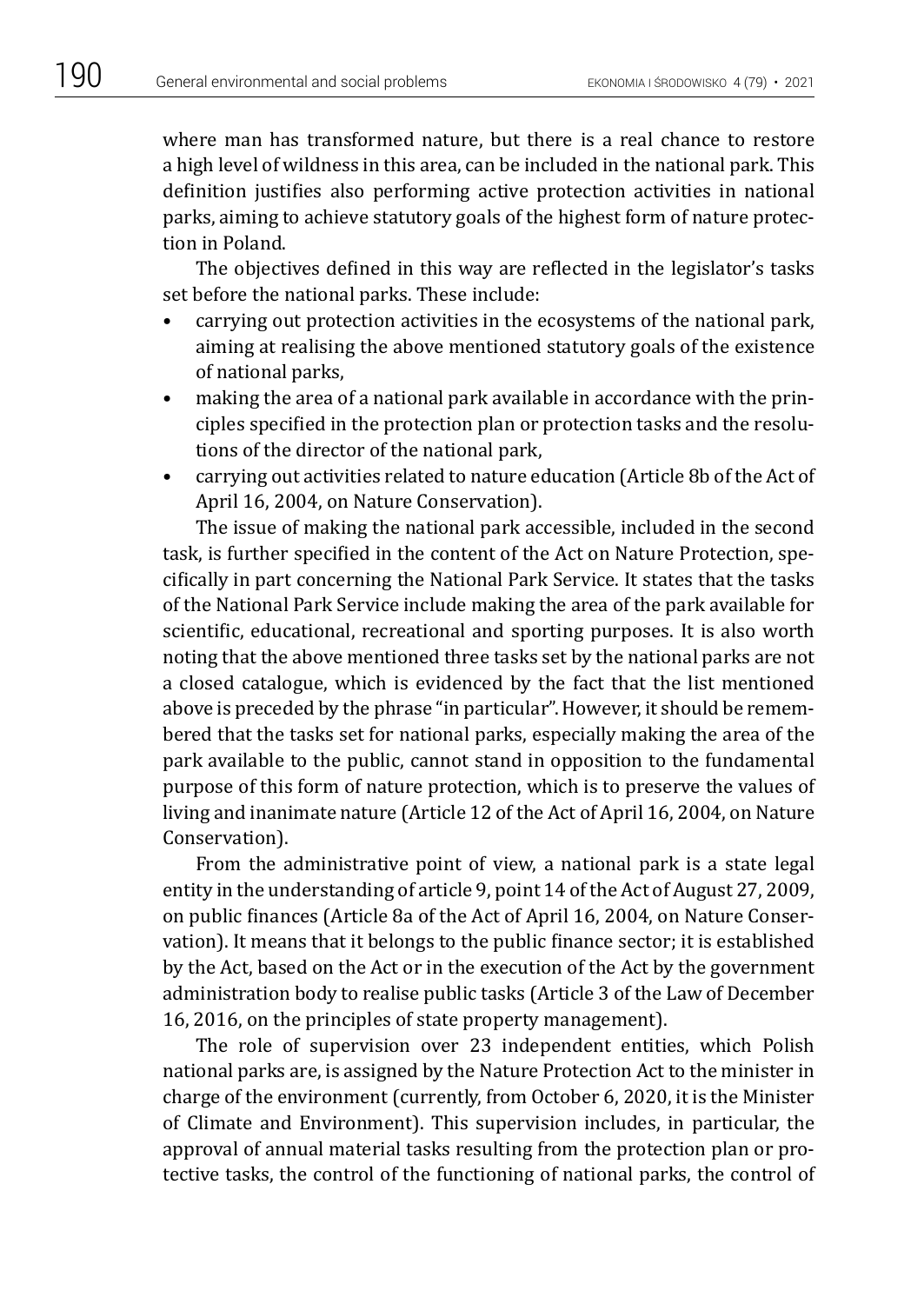the performance of economic activities by national parks, the control of the implementation of national parks' tasks, the control of the implementation of national parks' financial plans and the control of the activities of the national park director undertaken as a nature protection authority (Article 9 of the Act of April 16, 2004, on Nature Conservation). The minister in charge of the environment also grants the national park a statute defining, among others, the internal organisation of the national park in order to ensure efficient functioning of the national park and proper execution of its tasks (Article 8f of the Act of April 16, 2004, on Nature Conservation).

The individual status of a state legal person gives each of the Polish national parks considerable independence and freedom. It is clearly visible in organisational matters and in managing the institution. Each of the parks takes decisions independently, without the need for consultation or agreement with other parks, which means that in similar cases, the decisions of individual parks may be divergent. The organisational structures of national parks are also difficult to compare – although the positions in the National Park Service are defined in the Act, and the qualification requirements for their occupation are specified in the appropriate regulation (Regulation of the Minister of the Environment on positions and qualification requirements to be met by employees working on particular positions in the National Park Service of April 28 2005) the internal division of the park into organisational units is established separately in each national park. The director of each Polish national park independently represents the park externally and takes decisions regarding commitments made by the given national park. This refers not only to obligations in the form of employment contracts, civil-law contracts or contracting goods and services, but also to undertaking cooperation, including international ones (many Polish national parks have signed appropriate agreements with parks, institutions or non-governmental organisations dealing with nature protection from different countries). There are also different management standards, particularly national parks, which do not have to be unified.

Although the specification of each of the Polish national parks is different, what undoubtedly links them is the enormous natural value of those areas. Therefore, to further strengthen the protection of national parks against the negative impact of human activity, a buffer zone, called the buffer zone of the park, is delimited on the areas bordering the national park (Article 11 of the Act of April 16, 2004, on Nature Conservation).

The basic strategic document regulating the functioning of a national park in Poland is the protection plan. It is assumed that it should be created within 5 years from the date of establishing the national park (Article 18 of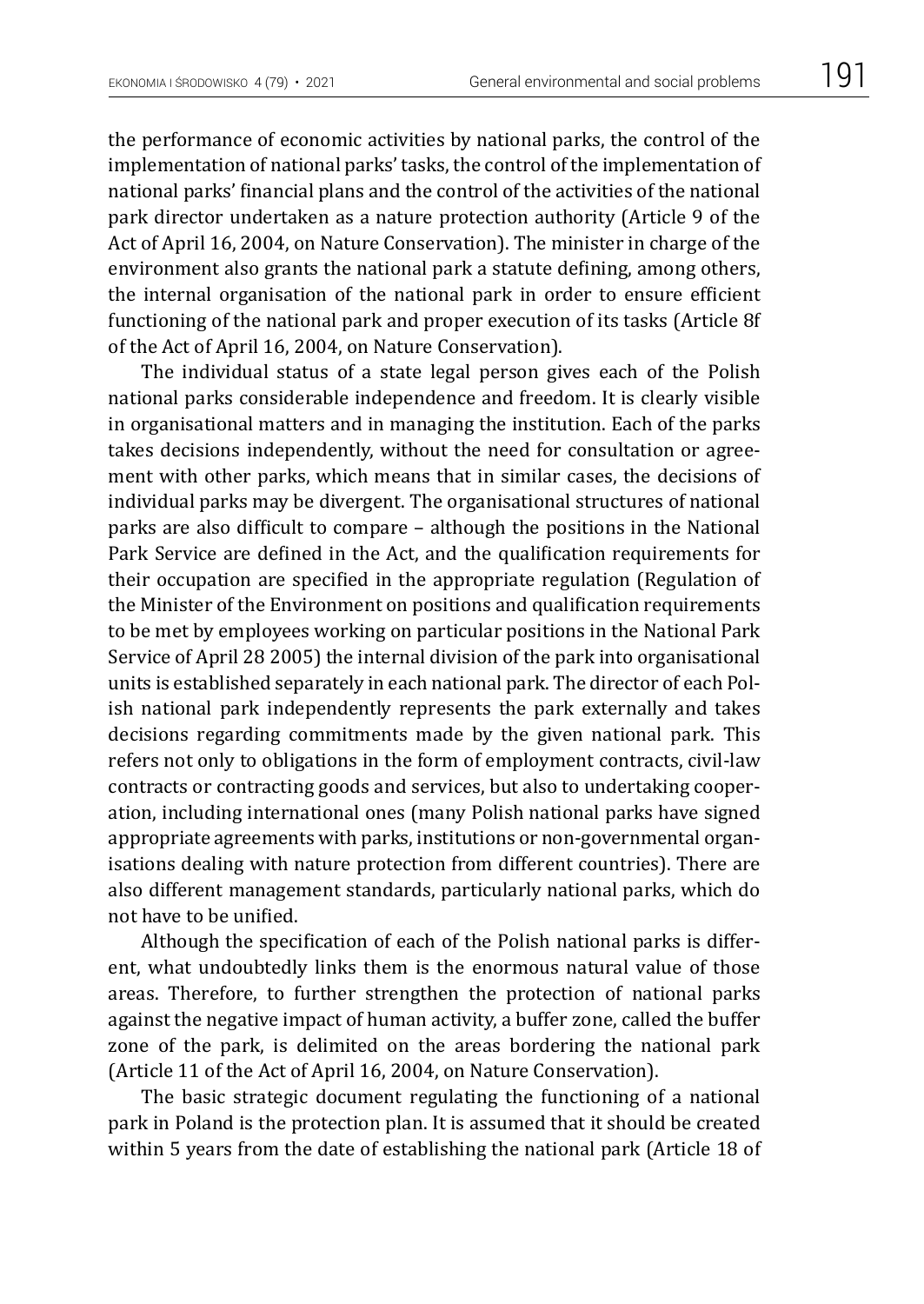the Act of April 16, 2004, on Nature Conservation); however, currently, the majority of national parks are still at the stage of creating the protection plan.

A project of a protection plan is prepared by the director of a national park, ensuring the possibility of public participation in its creation. It also requires an opinion of local boards of communes. Such a prepared project is submitted to the minister in charge of the environment, who establishes the protection plan for the national park by decree or refuses to establish it if the draft plan contradicts the objectives of nature protection (Article 19 of the Act of April 16, 2004, on Nature Conservation).

# Sources of National Park funding in Poland

The separate legal personality of each national park also means that each of them runs its own financial management. Legislators have made it possible for national parks to perform the economic activity, restricting that this activity cannot conflict with the Act's regulations on nature protection (Article 8b of the Act of April 16, 2004, on Nature Conservation). In other words, national parks have the right to generate their own revenue, but this activity must not conflict with the primary goal of environmental protection.

Carrying out independent financial management, Polish National Parks cover, from their funds and revenues, the expenses connected with realisation of tasks defined in the Act, including National Park Service tasks, as well as other activity costs. This is done based on an annual financial plan that is the basis of park financial management, including, among others, income from conducted activities, subsidies (including those from the state budget), costs and funds for property expenses (Article 8g of the Act of April 16, 2004, on Nature Conservation).

The legislator has also identified potential sources of income for national parks, which can be summarised into three basic categories:

- 1. Subsidies from external sources, including the state budget, domestic and foreign purpose funds (EU and others);
- 2. Earnings from the statutory activities of the park, including income from the sale of products obtained through the implementation of tasks resulting from the protection plan or protective tasks, income from fees collected in connection with park educational activities and from the sale of educational, scientific and information materials, income from entrance fees to the park, as well as income from the rental of premises;
- 3. Other sources of park income not covered above, such as donations, inheritances, or generated by conservation projects (Pawlusiński, 2019). It should be mentioned that revenues from certain sources can only be

used to perform the first of the park's statutory tasks, i.e. to carry out protec-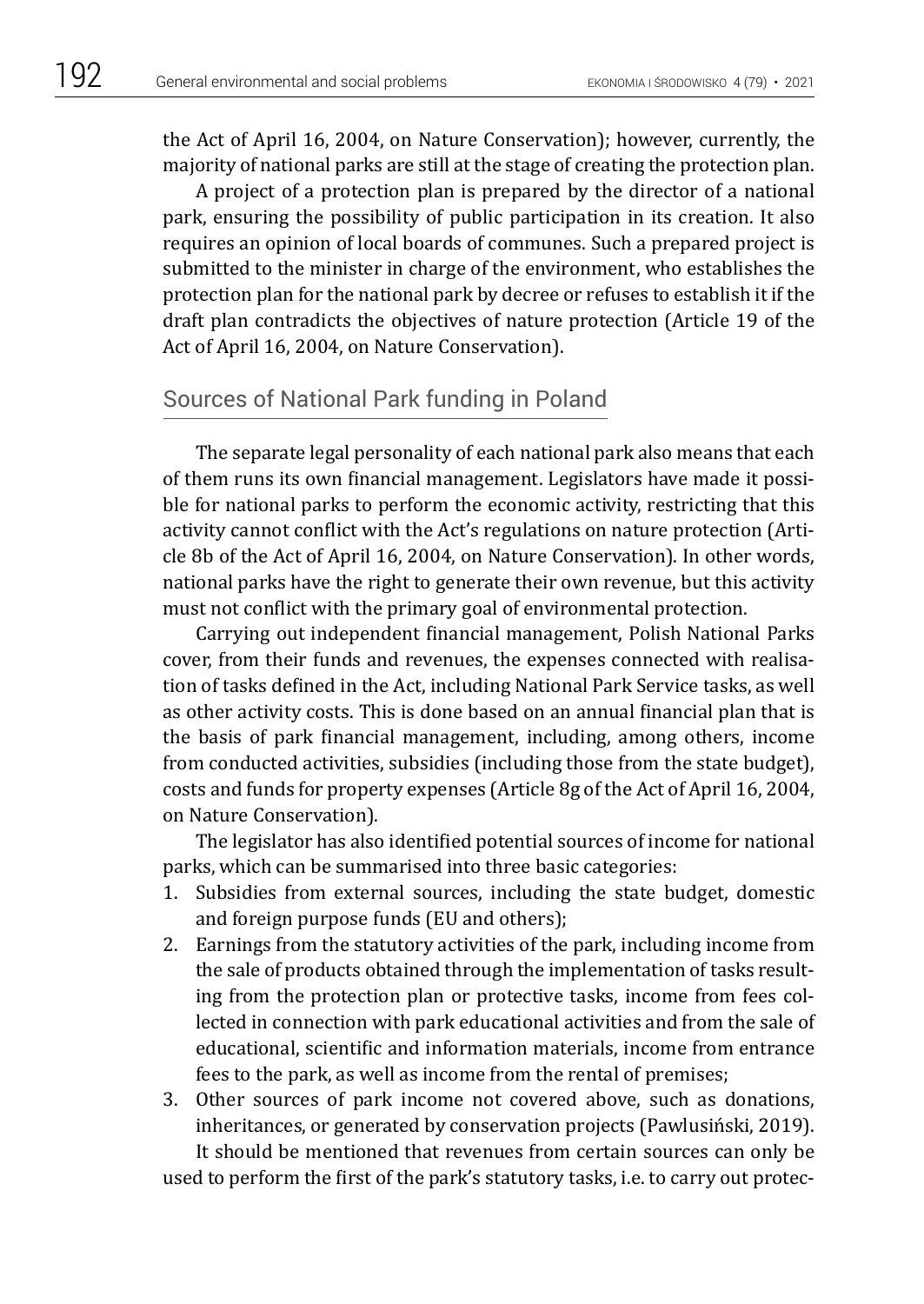tive work in national park ecosystems (Article 8h of the Act of April 16, 2004, on Nature Conservation).

Analysing the current financial situation of Polish national parks, it should be noted that, although the income structure in particular national parks may significantly differ from one another, it is possible to make some generalisations pointing to the main regularity in the financing of national parks. Although included in the public finance sector, Polish national parks cover on average about 1/3 of their costs from subsidies from the state budget (Raj, 2019). Another 36% is the park's own income, which, depending on the specifics, can be income from fees for access to the park, income from leasing land or from the sale of products derived from protective operations (e.g. timber from sanitary cuts). About 30% of parks' revenues are grants from purpose funds, both national (NFEP&WM, VEPF, Forest Fund) and international (EU, EEA, GEF and others), (Babczuk and Kachniarz, 2015). The share of grants has been increasing in recent years, especially due to the support given to national parks by the Forest Fund and the implementation of numerous infrastructure projects financed by the European Union.

A rarely used but allowed by the Act, national parks financing are also loans and credits that parks can take for their activities. The Act strictly defines such activity – it requires the approval of the minister in charge of the environment in agreement with the minister in charge of finance, and the amount of incurred liabilities cannot exceed 60% of the amounts included in the financial plan of income or 60% of costs (Art. 8h (3) of the Act of April 16, 2004, on Nature Conservation).

The complicated financial structure of Polish national parks does not facilitate the management of these units. This is particularly visible from the level of cooperation between national parks – financial flows between parks are practically impossible, which, in principle, does not allow parks in a more difficult financial situation or facing large investments to be supported by parks that have significant revenues. This makes the division into richer and poorer parks more critical, while it is worth noting that, for example, the tourist attractiveness, and therefore the potential to generate income in individual parks, can be very different. The lack of a common financial policy makes it extremely difficult to coordinate the tasks performed by national parks, as well as strategic planning of activities in national parks at the national level.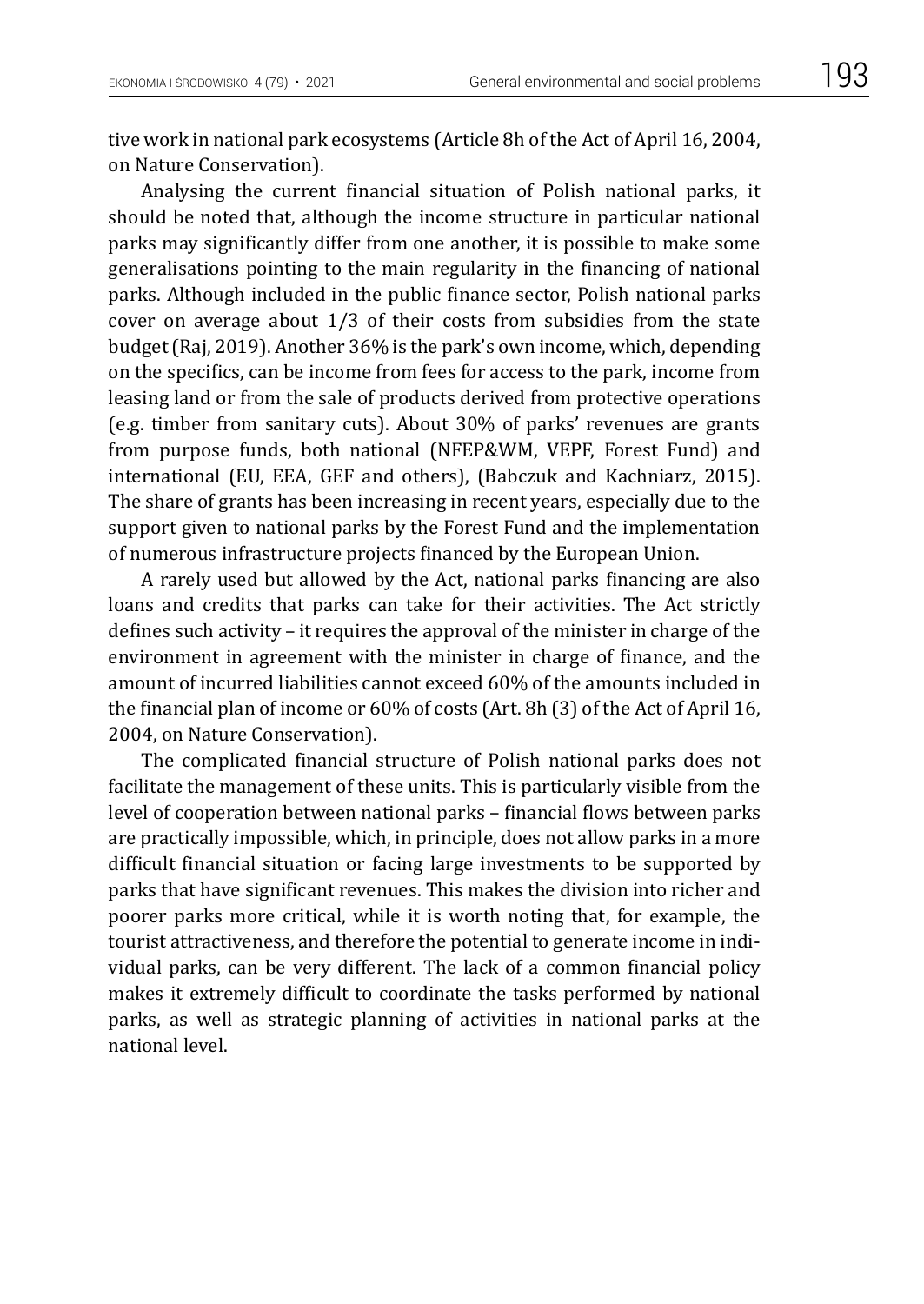## Organisation of national parks in Ukraine

Considering the national importance of national nature parks, their activities are regulated by national laws and other regulations, mainly the Ukrainian law "On Nature Reserves". In particular, the problems of the functioning of national nature parks are revealed in Chapter 3. This chapter explains the status, tasks and functional zoning of national parks but does not reveal the features of their functioning that caused the need for another lower level legislation. There is no separate law on the operation of national nature parks to date.

Among other laws related to the development of environmental protection is the Law of Ukraine "On the Ecological Network of Ukraine". National nature parks are defined as elements of the national ecological network in Ukraine.

Certain directions of the functioning of national parks are determined by various resolutions of the Cabinet of Ministers of Ukraine. In particular, the issue of compliance with the ecological regime is regulated by the Resolution of the Cabinet of Ministers of Ukraine "On approval of the fee for calculation of the amount of damage caused by violation of the regulations on nature reserves" (№ 541 z 24.07. 2013).

The park activities are described in detail in the regulations approved by the competent ministry. The most strategic regulations for the activities of the national nature park are the "Regulations on the project of organisation of the national nature park, protection, reproduction and recreational use of its natural complexes and objects", enacted in 2005 national park. The issue of individual national park territories is regulated by various regulations, including: "Regulations on scientific and scientific-technical activities of nature and biosphere reserves and national parks" (approved by the Order of the Ministry of Ecology and Natural Resources of Ukraine № 414 of 29.10. 2015); "Regulations on ecological education of nature reserves" (approved by the Order of the Ministry of Ecology and Natural Resources of Ukraine № 399 of 26.10.2015); "Regulations on recreational activities on the territories and fund objects of nature reserve of Ukraine" (approved by the Order of the Ministry of Environmental Protection of Ukraine № 333 of 22.06.2009). There are also many guidelines for issuing permits and setting restrictions for special use of natural resources in protected areas.

It should be noted that the creation of national parks is carried out by publishing a decree of the President of Ukraine "On the creation of a national nature park". Then, the Cabinet of Ministers of Ukraine must approve the newly created national park regulations.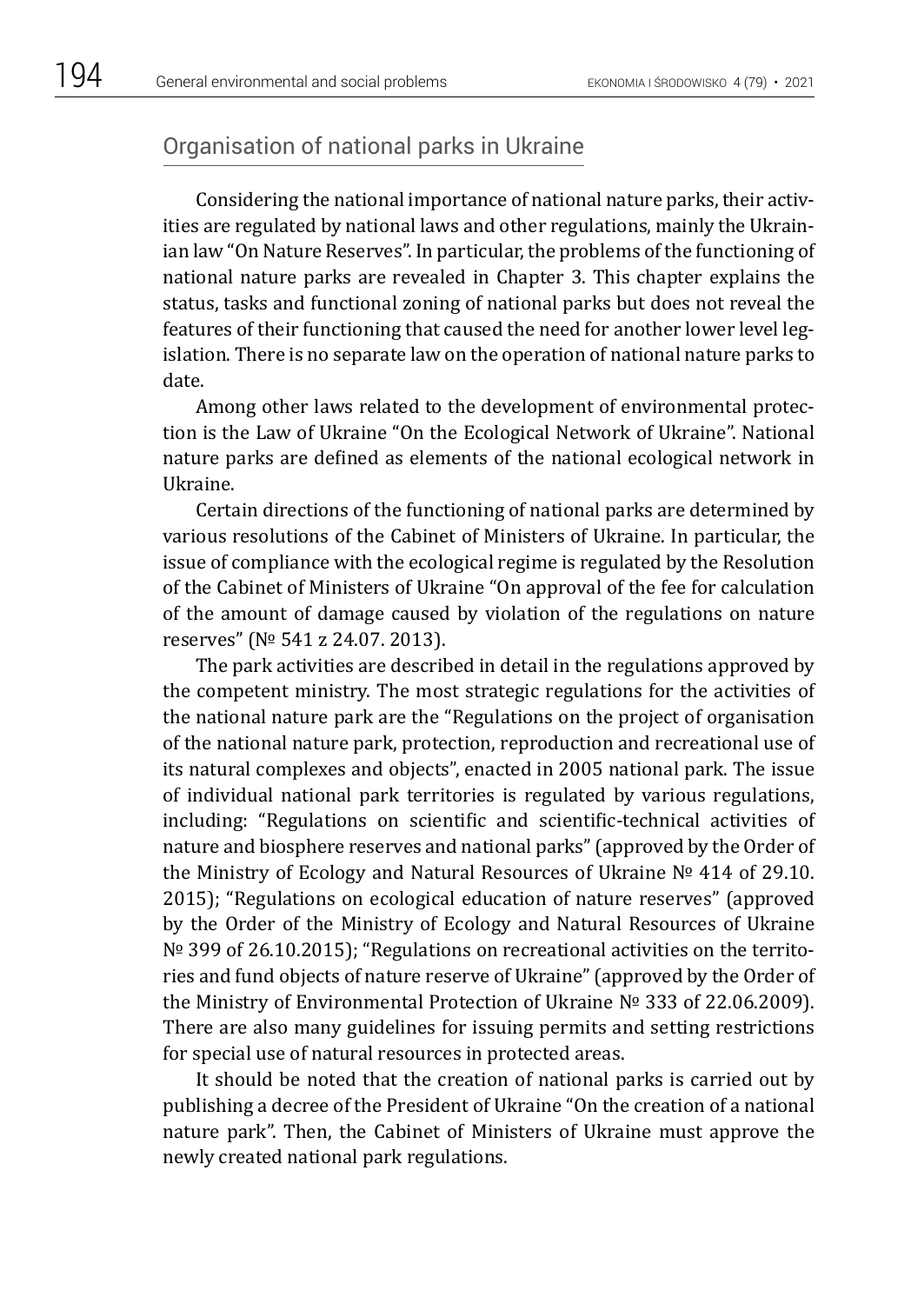The Ministry of Environmental Protection and Natural Resources of Ukraine is responsible for most of Ukraine's national parks. Eight national parks (Kreminski Lisy, Male Polesya) are under the jurisdiction of the State Agency for Forest Resources of Ukraine – the central executive body of Ukraine for breeding forest, hunting and game dogs. Azov-Sivaska National Nature Park is legally subordinated to the State Administration – a special state body for logistic, social and other support of the President of Ukraine, the Verkhovna Rada, the Council of Ministers, the National Security and Defense Council and others government agencies, all international diplomatic missions in the country.

Each national nature park maintains accounting, operational accounting, compiles periodic, annual, financial and statistical reports and submits them in the prescribed manner. The director and the chief accountant of the park are personally responsible for the organisation and maintenance of accounting and operational accounting, its accuracy, maintenance of periodic, annual, financial, statistical and other reporting, as well as for the preservation of relevant documentation. The park reports on its activities, in particular, to the Ministry of Environmental Protection and Natural Resources of Ukraine and the relevant state executive authorities in the manner and within the time limits specified by the law.

The Chronicle of Nature is one of the main forms of reporting in national nature parks. The major form of generalisation of the results of scientific research in reserves and national nature parks is the Chronicle of Naturewhich is conducted in accordance with approved manuals, instructions, and recommendations. The Chronicle of Nature provides basic data on nature's calendar, physical and geographical conditions, flora and fauna, anthropogenic impact on nature reserves. A separate section also describes research on other topics. The Chronicle of Nature also provides appendices. Chronicle of Nature – is a research project, which is constantly conducted, and its results are published annually in separate volumes. In addition to the natural history record, national parks annually prepare "Information on the results of the scientific research activities of the park".

The structural connection between the national nature parks of Ukraine is provided by the Resolution of the Cabinet of Ministers of Ukraine of July 14, 2000, "About the State Protection Service of the Nature Reserve Fund of Ukraine". The State Protection Service of the Nature Reserve Fund of Ukraine provides protection and preservation of nature reserves, biosphere reserves, national nature parks, botanical gardens, dendrological parks, zoological parks, parks-monuments of landscape art and regional landscape parks.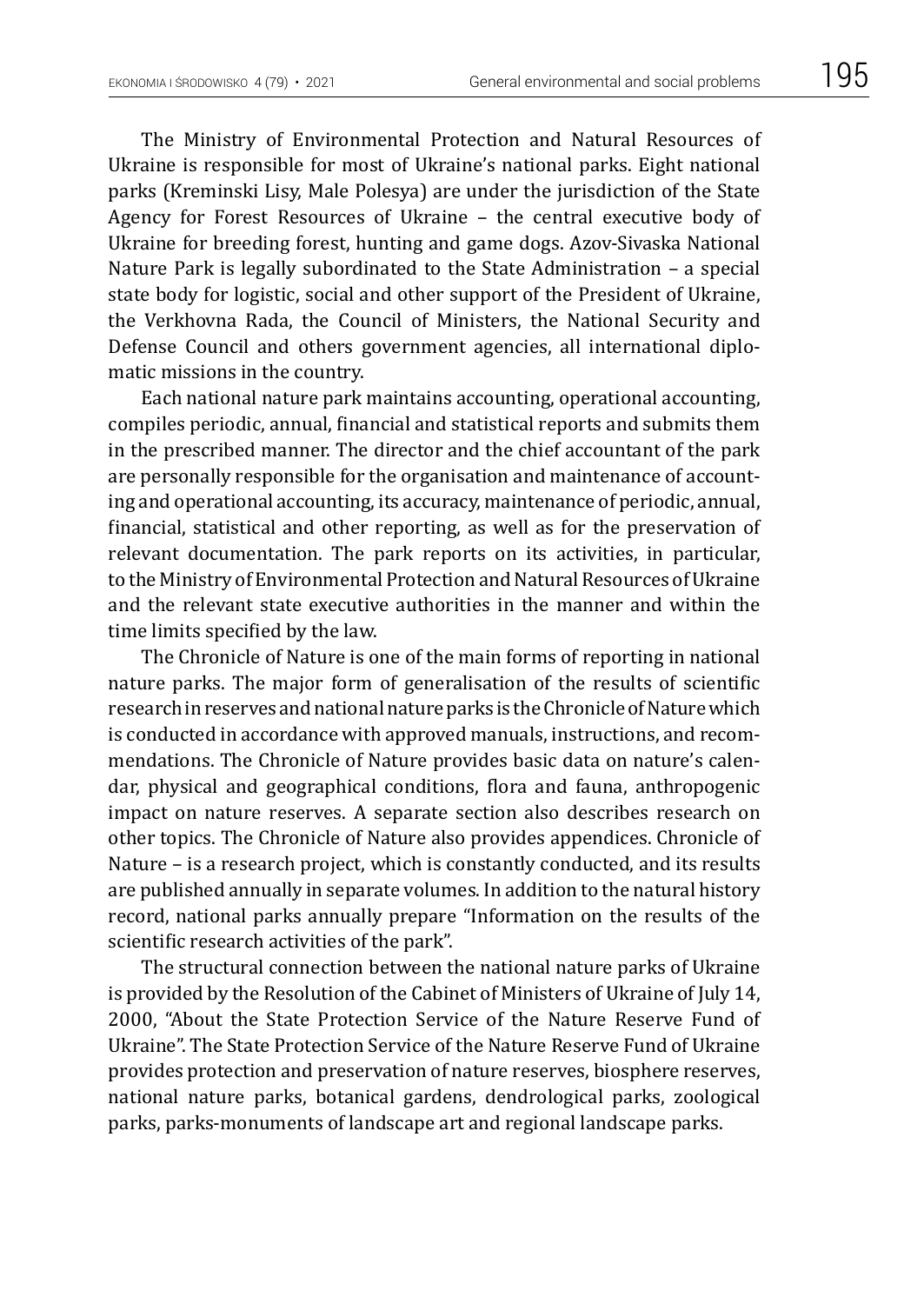The State Protection Service in accordance with the tasks assigned to it:

- protects natural complexes of nature reserves, biosphere reserves, national nature parks, botanical gardens, dendrological parks, zoological parks, parks-monuments of landscape art and regional landscape parks;
- protects wildlife and their habitats on the lands and facilities of the wildlife sanctuary fund;
- ensures the use of natural resources;
- provides compliance with the requirements for visiting the lands and facilities of the nature reserve fund;
- prevents damage to forest plantations due to illegal logging;
- takes measures to prevent the occurrence, spread and fight fires and other emergencies;
- informs relevant state authorities of emergencies;
- ensures the implementation of measures to prevent and protect natural complexes from pests and diseases on reserve fund lands and facilities;
- maintains borders and security signs, information signs, quarter and field poles, as well as fire-fighting structures in good condition;
- ensures compliance with the regime of the territories and facilities of the reserve fund, including compliance with the requirements of the projects of organisation of the territories and facilities or the projects of maintenance and restoration of the facilities of the reserve fund throughout its territory;
- explains the need to preserve particularly valuable natural complexes and facilities.

It should be noted that the representatives of the State Protection Service are the direct employees of separate national parks. Within the park, the Service includes the director, chief naturalist and employees of the department of state protection of the nature reserve fund.

Among the national NGOs that directly specialise in the management of protected areas is the Association of Protected Areas of Ukraine – an all-Ukrainian public organisation created to support the protected areas of Ukraine, unifying them into one system, improving the management of protected areas of Ukraine nature reserves and environmental education. The association was established with the support of a collaborative project of the United Nations Development Program in Ukraine and the Global Environment Facility: "Strengthening the management and financial sustainability of the national system of protected areas in Ukraine". The activities of the association cover the entire territory of Ukraine. In particular, the collective members of the association are the national nature parks: Halytsky, Ichnyanskyi, Sviati Hory, Velykyi Luh, Hutsulshchyna, Skolivsky Beskydy and others.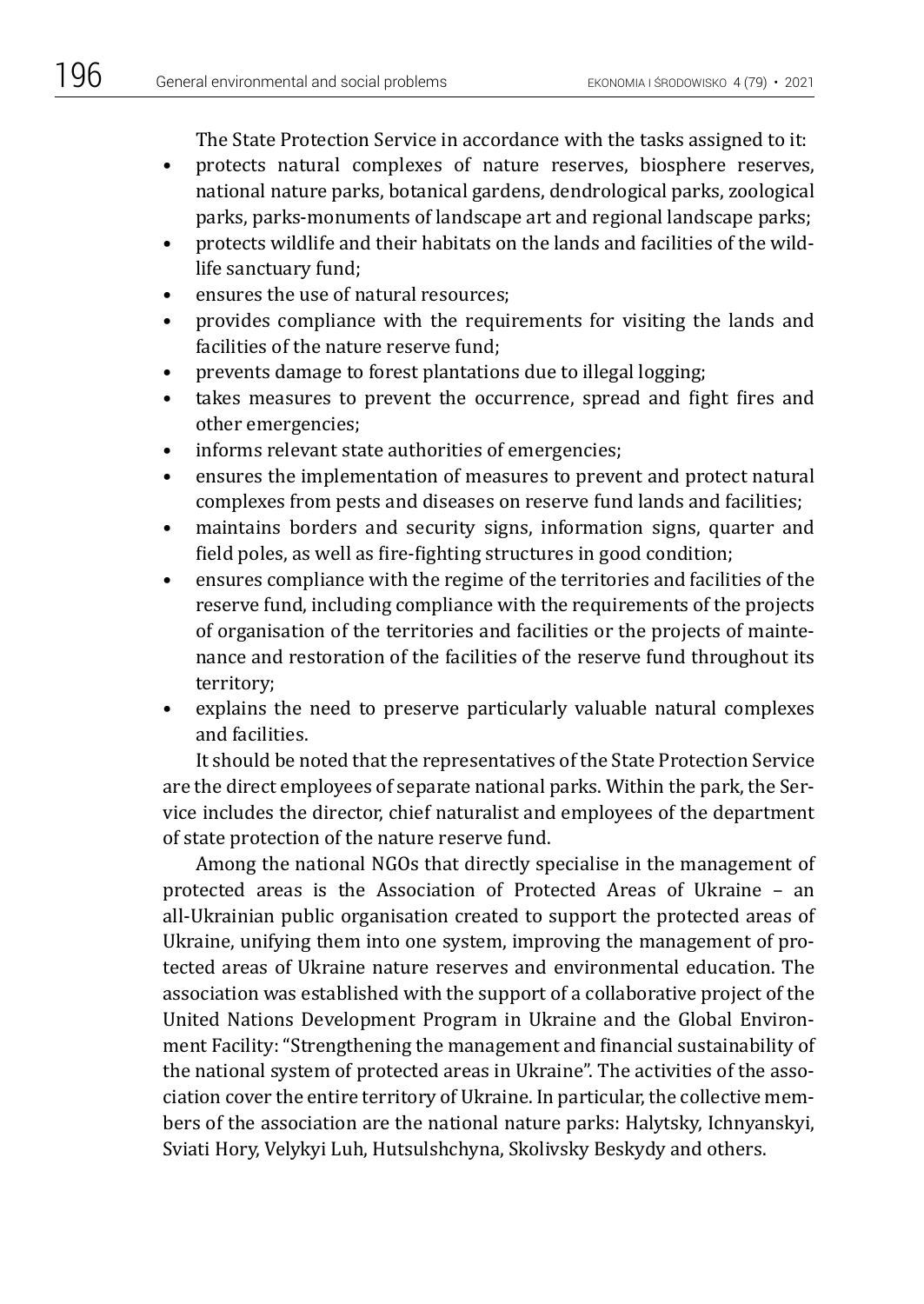When it comes to the internal structure of national nature parks, it is mostly consistent for all national nature parks. It comprises different departments – state nature reserve protection, economic, scientific, recreational and tourism.

Besides the relevant ministry, the State Forest Resources Agency of Ukraine influences the functioning and creation of national nature parks. Finally, mainly nature reserves are created on its territories. In particular, 16.6% of forests under the management of the State Forest Resources Agency of Ukraine are protected. Almost in all regions, forest reserves are higher than national ones. The forest plots belonging to the Forest Fund of Ukraine are 10.4 million hectares, including 9.6 million hectares covered with forest vegetation. Of this, 7.6 million hectares (73%) are under the management of the State Forest Resources Agency of Ukraine. The reserve forests of the State Forest Resources Agency of Ukraine occupy one third (33%) of the state reserve fund, and the forest coverage of the territory of Ukraine – 15.9%. In Ukraine, logging in the main use is already prohibited in 46.9% of forested areas.

In the forests of the State Forest Resources Agency of Ukraine, more than 3,300 nature reserve fund sites and facilities with a total area of 1.3 million ha have been created. In addition, the State Agency for Forest Resources of Ukraine in recent years approved proposed decrees of the President of Ukraine on the establishment, among others by the forests of the State Agency for Forest Resources of Ukraine, of national nature parks – Kamyanskaya Sich, Nobelskiy, Bojkovshchyna, Kreminskiy Lisy with a total area of 32.4 thousand ha, as well as proposals of decrees of the President of Ukraine on the change of borders (expansion) of national nature parks – Oleshkivski Pisky, Dniester Canyon, Uzhansky National Nature Park, etc. Today, forest areas are the main source of increasing the state reserve fund. In 2020, two national parks were created in the forests of the State Forest Resources Agency of Ukraine: Kuyalnytsky and Pushcha Radzivila.

According to the legislation of Ukraine, the sources of financing of national nature parks can be general funds of the state budget, environmental protection funds (environmental funds), private funds of business entities, international technical assistance. The main part of the financing of national nature parks falls on state subsidies (state budget fund, environmental fund). Its share varies from 80 to 100%, depending on the park's activities and the specifics of its location. Income from economic activity varies from 0 to 20%. The smallest part is international technical assistance, which is intermittent and fragmentary in nature. The analysis of financial indicators of the Shatsky Landscape Park (as one of the oldest and recreationally developed parks in Ukraine) indicates the following structure of income: 82% – income from the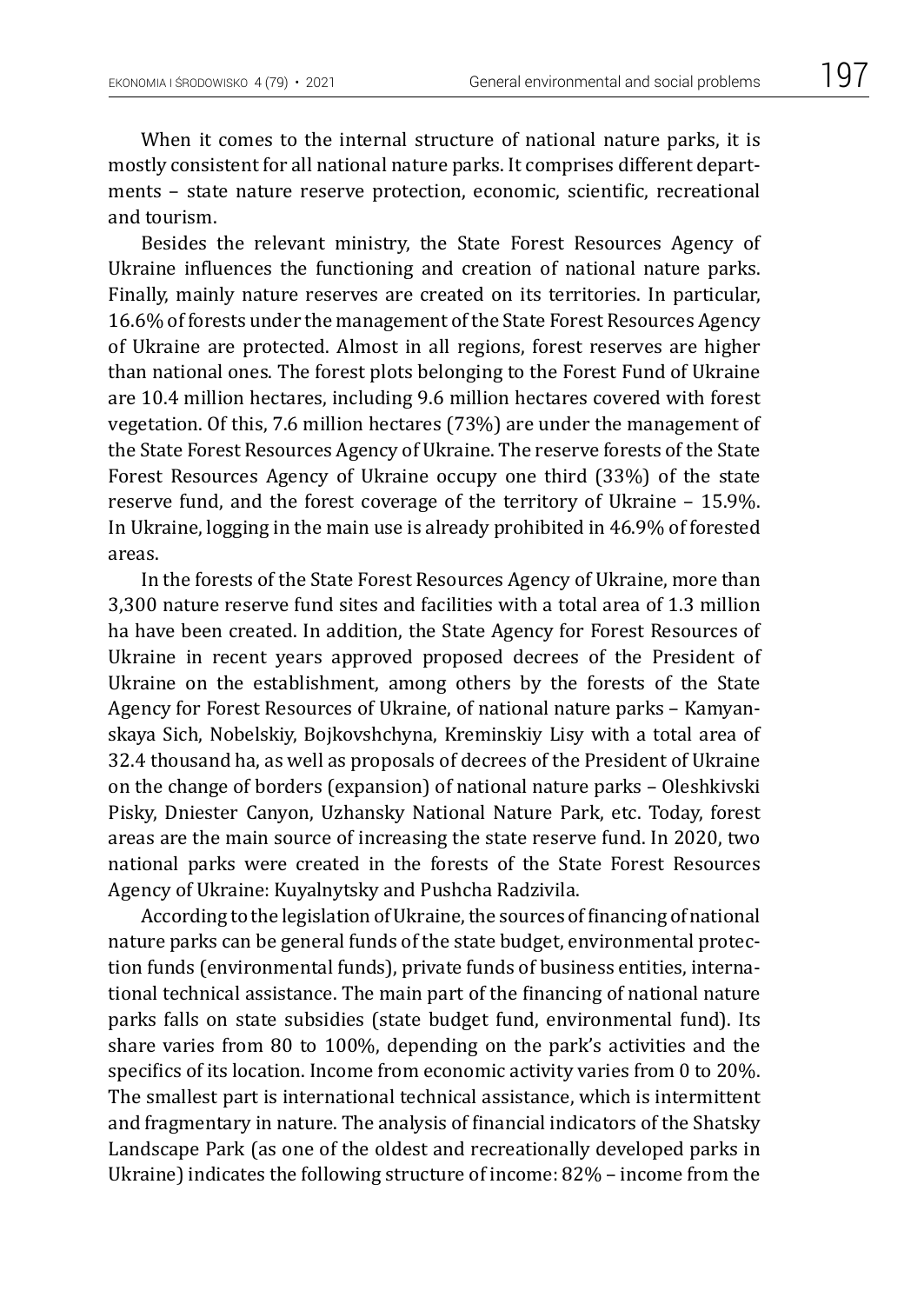state fund; 17.9% – income from provided services and economic activity;  $0.1\%$  – donations. In national parks it is necessary to pay more attention to the possibilities of obtaining international financial assistance, as well as to increase the possibility of obtaining additional funds through the providing of paid services.

According to Chapters 47 and 48 of the Ukrainian Law "On the Nature Reserve Fund", national nature parks may receive income from their statutory activities and create special ecological funds, which are supplemented by fees for violations of environmental regulations.

Providing paid services by national natural parks is regulated by the Resolution of the Cabinet of Ministers of Ukraine "About the approval of the list of paid services that may be provided by budgetary institutions of the nature reserve fund" (No. 1913 of 28.12. 2000). According to this regulation, national nature parks may carry out 19 different types of economic activities: leisure and tourist services; photography and video services; accommodation, food and transportation of tourists; veterinary services; sale of livestock and plant products; organisation of ceremonial events; location of commercial sites; sale of timber and wood products, etc. Within the list provided, park administrators may organise various business enterprises.

According to the "Regulations on the Project of Organization of National Nature Park, Protection, Reproduction and Recreational Use of its Natural Assemblages and Objects", each national nature park must have a Project of Organization of the Territory formulated and approved. It predicts the strategic plan of territory development for 10 years and main activities for five years. The project is prepared on the basis of regulations on dedicated parks approved by the Cabinet of Ministers of Ukraine.

The main tasks of the Territorial Organization Project are:

- to define the park development strategy for 10 years;
- to carry out a scientifically justified functional zoning of the park area and to establish a territorially differentiated regime of protection;
- to determine in accordance with the strategy and then implement by it concrete efficient actions for the development of the park, conservation, reproduction and leisure use of its natural complexes and facilities for five years.

In general, the project includes the following main components: park description, identifying priorities and problems, a ten-year strategy for park development, a five-year action plan, measures and resources, applications (cartographic materials, documents, functional zones).

The functioning of national nature parks in Ukraine does not contradict the development of communities. The borders of national parks include the settlements and facilities operating there. Therefore, conflicts between park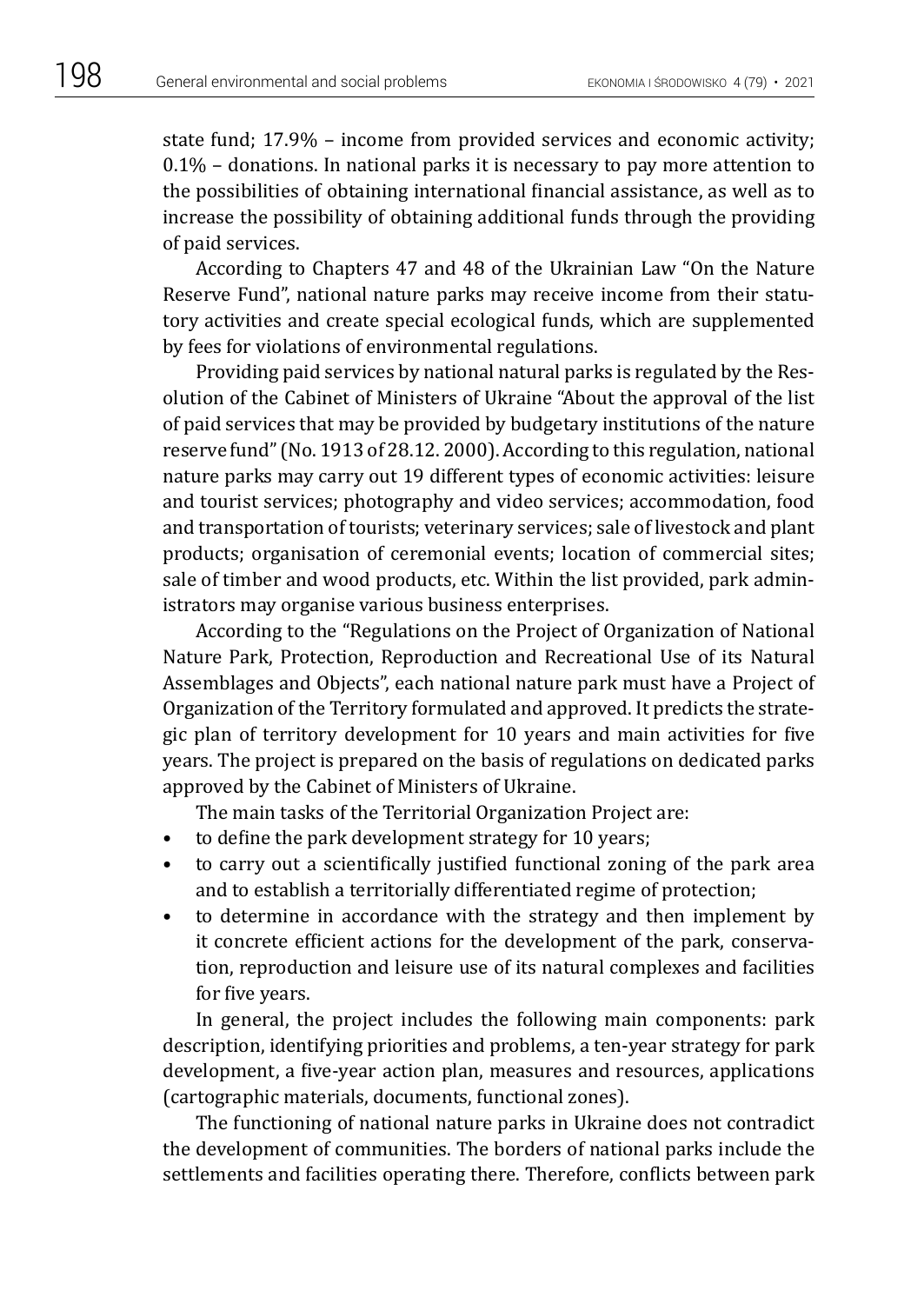management are not excluded, which is connected with different visions of land development, but such conflicts are isolated. They are mostly related to illegal activities in the park: fishing, hunting, logging, etc. It should be noted that, in general, the public recognises the significance of a high-ranking environmental site's operation, and the escalation of environmental problems encourages the emergence of environmental awareness among the population.

## **Conclusions**

Analysing the quality of management in national parks, one can clearly see the influence of the organisation of the nature conservation system itself, both in Poland and in Ukraine. The basic problem, which is already drawn at a cursory glance, is the lack of clear organisational links between protected areas. Individual national parks in Ukraine are under the supervision of different ministries or state forests, which definitely does not facilitate the coordination of activities undertaken in these areas. In Poland, all national parks are supervised by the minister responsible for the environment. However, it does not mean that we can talk about common management of protected areas in this case. The separate legal entity of each of the national parks makes them managed in a completely independent way. Internal organisational structure, resulting from the statute given by the minister, can be even similar, but its reflection in the functionality belongs to the specifics of each national park. Each park adjusts the structure individually to its needs, which makes, even at this level, any comparison between parks extremely difficult.

A similar situation occurs in the case of financial management. Considerable autonomy in decision-making in this respect causes particular national parks to differ not only in the structure of income and costs but also in the plan of accounts or in the financial and accounting programs used. This makes it almost impossible to summarise all parks' economic activities, hindering collective reports covering the units supervised by a particular minister. The individual approach to each national park also leads to discrepancies in tax issues. Although it would seem that taxes should affect every public institution in the country in the same way, it happens that in detailed issues, tax regulations are subject to the interpretation of regional branches of National Tax Information. These interpretations are binding in a given case and apply only to the requesting institution. This means that such a fundamental issue as the possibility to deduct tax on goods and services in different national parks may be different because they are subject to different locally competent tax authorities.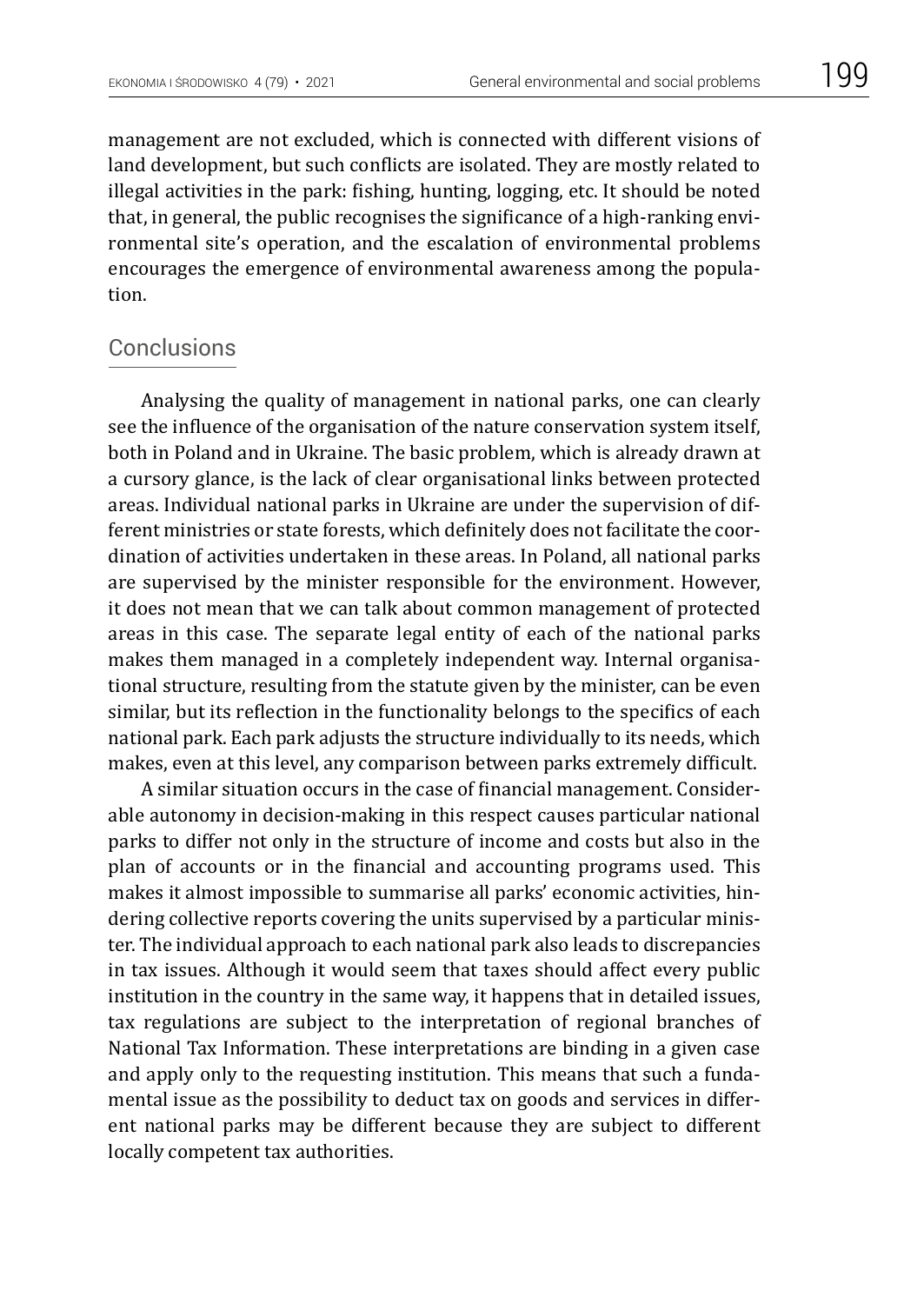Conducting economically stable activities is one of the key conditions for realising the idea of nature protection. The fragmentation of the sources of income, and especially the insufficient level of subsidies from the state budget, are another problem influencing the management and decision-making processes. National parks are units, by definition, intended to protect natural resources, and this activity should be their priority. Meanwhile, the lack of financing from the state budget for the basic needs of the parks, such as conducting protection activities or the costs of employing staff with appropriate competencies, makes the administration of protected areas look for additional sources of funding. It is not a problem if additional sources of income are national or international purpose funds dedicated to nature protection, but it is definitely not enough in many cases. It is then necessary to work out the income on their own, without which the functioning of the national park will be questioned. The Act states that conducting profit-making activity by the park cannot contradict the primary goal of its existence, which is nature protection. However, it is to be feared that the need to find funds for remuneration of employees or other liabilities due may lead to bending, if not an outright violation of this principle. It may result, for example, in exceeding the tourist capacity of the area or making the national park into an object that does not differ much from a commercial forest.

Making independent decisions by particular National Park directors also concerns the issues related to nature protection and making the national park area accessible. Lack of necessity to agree on a common position in matters referring, for example, to tourist or leisure activities in the area of national parks causes those decisions made by particular directors may not only be divergent but often even mutually exclusive. This greatly weakens the message of nature protection – tourists visiting national parks may do things in some parks that are forbidden in others. This immediately raises questions about the substantive justification of rules in national parks and the arbitrary nature of decisions made by those who manage them. This usually concerns issues with strong social connotations, resulting from clearly defined expectations of visitors to national parks, such as the problem of bringing dogs into the area of a national park, moving around the park after dark, or – in the case of mountain parks – the use of ski-touring equipment.

Furthermore, the quality of management in national parks is affected by the previously described interdisciplinary nature of national park activities, resulting in a huge dispersion of normative acts regarding the functioning of this category of protected areas. It is not difficult to guess that it does not increase the quality of management in protected areas – the necessity to translate hundreds of legal acts in the rank of acts and regulations into management and administrative practice is time-consuming and requires expert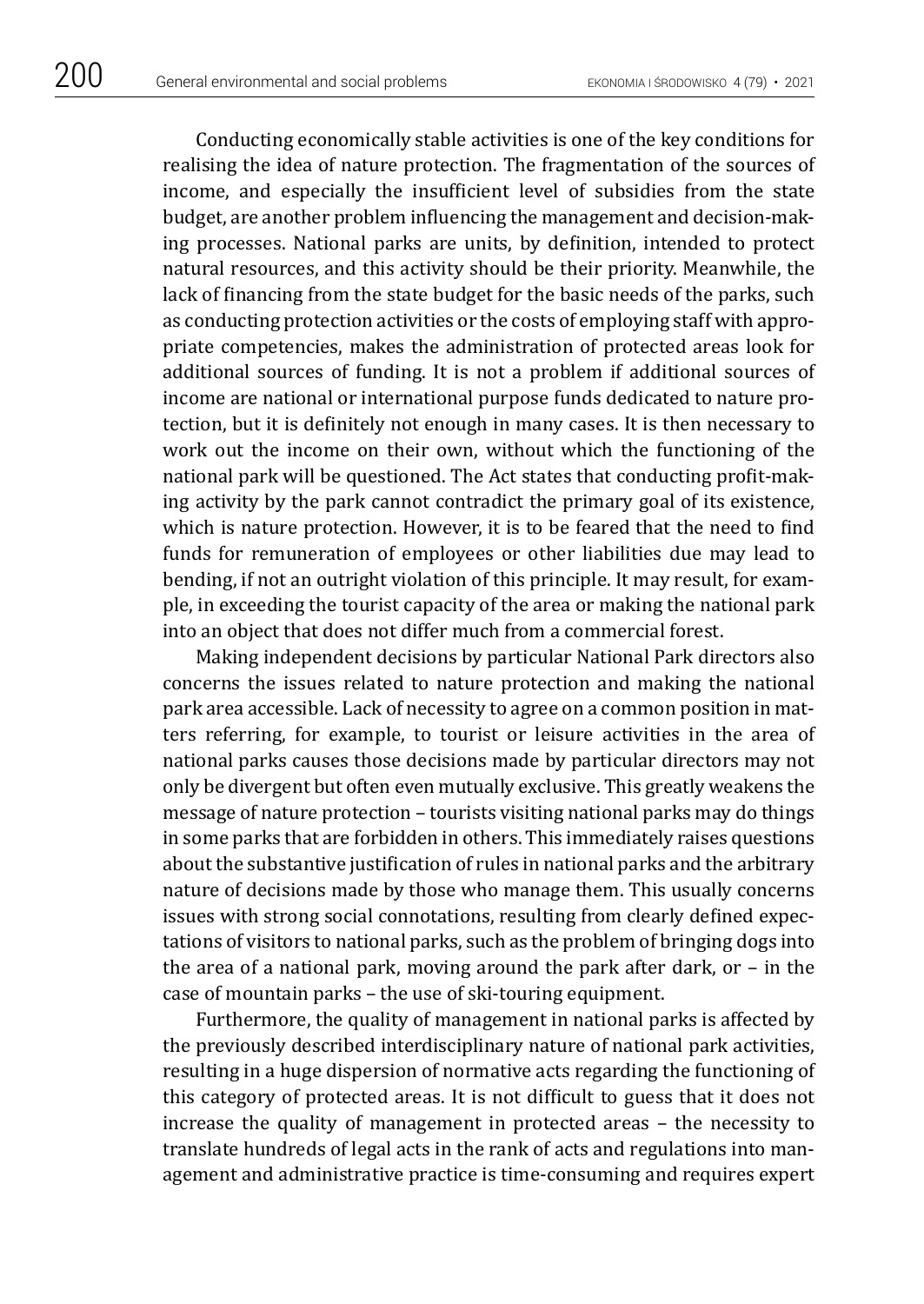knowledge of the law. There is also an increased risk of making a mistake resulting from misinterpretation of some regulations. It is even greater because each national park in Poland does it independently – in many cases, there are no top-down guidelines even on basic issues.

Another issue affecting the quality of management of protected areas is weakening representation at the central level. Because there is no single organisational unit representing the interests of all national parks, whose voice would be much more distinct than the voices of individual national parks, the needs of national parks are perceived as local, unimportant from a national perspective, and thus marginalised. It may also lead to "fratricidal" competition between national parks – the richer, more popular and widely known parks will have much more influence on decisions concerning the whole nature protection system than their "smaller siblings".

However, the independence of national parks, resulting from the organisation of the nature protection system, also has its undeniable good sides, which improve the quality of the management process of these areas. The possibility of individual decision-making contributes to a significant acceleration of the decision process, which takes place bypassing central institutions. It also reflects more fully the specificity of a given national park, to which the central bodies may not pay due to attention. The separate legal personality of each protected area also contributes to establishing the national park in the region, building an appropriate social environment necessary for the proper functioning of nature protection. It allows for direct contact between the local community representatives, and especially of the local self-government at various levels, with the decision-makers in national parks, which, with significant centralisation of the nature protection system, could be impossible and certainly would be much more difficult.

It is extremely difficult to compare the organisation of the nature protection system in different countries. They function in different legal, administrative and economic conditions, in a different system of values and in a different social environment. However, it is certainly worth investigating various models of institutional nature protection, and especially their influence on the quality of the management process itself – both the area, understood as a form of nature protection, and the institution of the national park, considered as a workplace or a public administration body. The undeniable connection between the organisation of nature protection system and decision-making efficiency and effectiveness should be a subject of deeper research aiming at working out a way to increase the quality of protected areas administration.

Coordination of activities carried out by national parks, which could occur at the central level, seems to be a remedy for the problems presented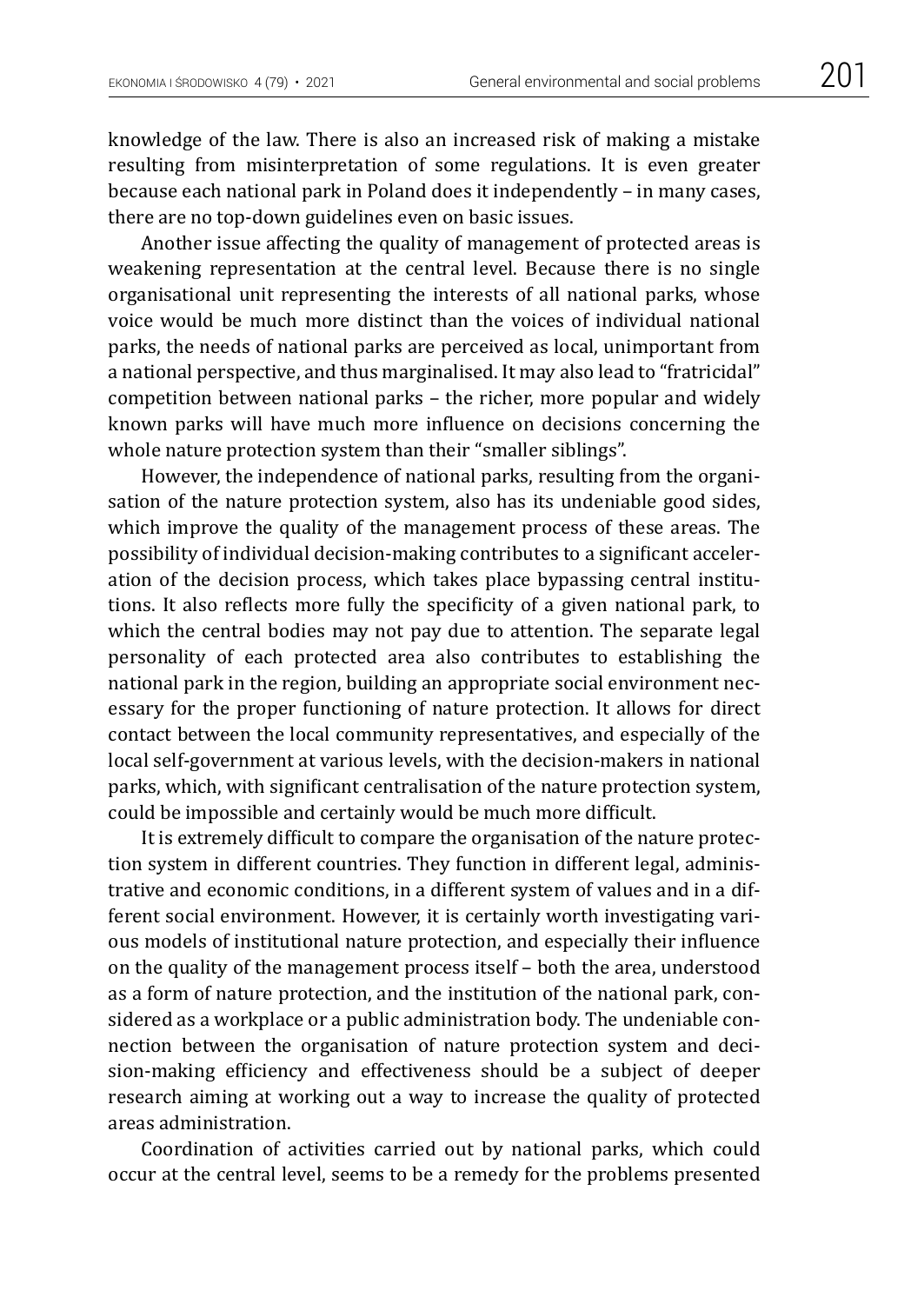in this article. The potential creation of a new unit, whose decisions would be reflected in the functioning of national parks, or the voluntary agreement of park directors to transfer some of the competencies to an organisation that would coordinate some of the activities undertaken by all national parks, are only two of the possible ways of implementing this type of assumption. However, it requires extensive statutory changes that should lead to a single law that would normalise most national parks' functioning areas.

A mindset change at the administration level of the national parks themselves is also necessary in this regard. Ceding part of the powers to an external entity may give the impression of losing sovereignty, which never receives clear support. It is accompanied by the fear of excessive centralisation and, consequently, politicisation of the natural protection system. Building trust in such a structure certainly requires time and calm – nature protection should function stably, without unnecessary pressure, and decisions should be based on a strong factual foundation.

The above considerations lead to the conclusion that the present nature protection systems in relation to national parks in Poland and in Ukraine are waiting for changes that will improve the functioning of national parks and thus will raise the quality of the management process not only at the organisational level but also in terms of protection and management of natural components. Furthermore, reasonable modifications of statutory and organisational foundations of territorial nature protection will allow national parks to respond to present-day Central European nature challenges.

#### The contribution of the authors

- Bezruchko Lyubomir validation, investigation, writing original draft preparation, writing – review and editing (20%)
- Pasierbek Tomasz conceptualisation, methodology, investigation, writing original draft preparation, writing – review and editing, supervision (40%)
- Juraj Rakos validation, formal analysis, writing review and editing, supervision (20%)
- Zhuk Yuriy validation, investigation, writing original draft preparation (20%)

#### References

- Act of April 16 2004 on Nature Conservation (Journal of Laws of 2004, No. 92, item 880).
- Act of August 27 2009 on public finance (Journal of Laws of 2009, No. 157, item 1240).
- Act of December 16 2016 on the principles of state property management (Journal of Laws of 2016, item 2259).